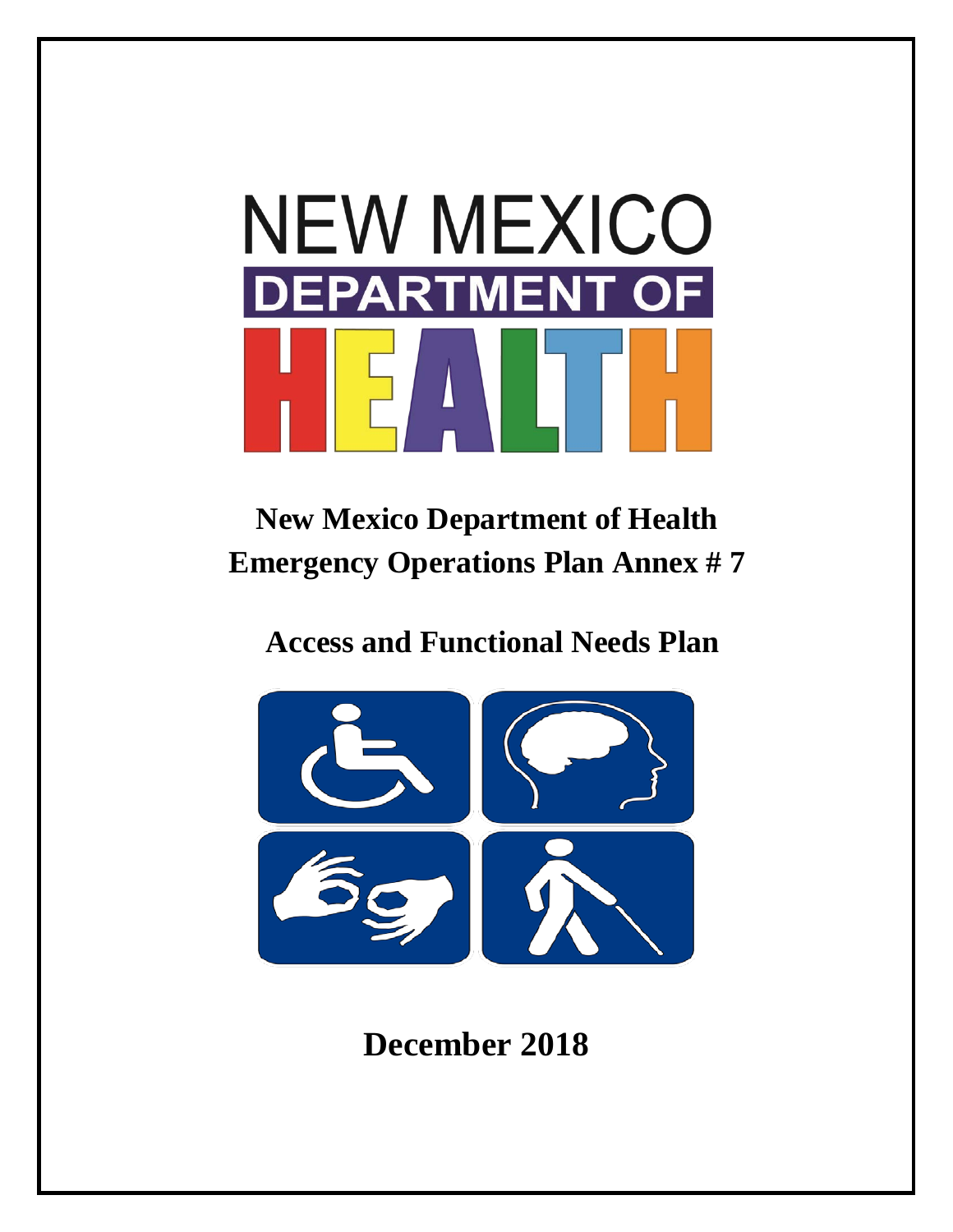# **Contents**

| Introduction, Purpose, Definition, Scope, Situation, and Assumptions Error! Bookmark not<br>defined. |  |
|------------------------------------------------------------------------------------------------------|--|
|                                                                                                      |  |
|                                                                                                      |  |
|                                                                                                      |  |
|                                                                                                      |  |
|                                                                                                      |  |
|                                                                                                      |  |
|                                                                                                      |  |
|                                                                                                      |  |
|                                                                                                      |  |
|                                                                                                      |  |
|                                                                                                      |  |
|                                                                                                      |  |
|                                                                                                      |  |
|                                                                                                      |  |
|                                                                                                      |  |
|                                                                                                      |  |
|                                                                                                      |  |
|                                                                                                      |  |
| Appendix A-                                                                                          |  |
| Appendix B -                                                                                         |  |
| Appendix C -                                                                                         |  |
| Appendix D - CMIST Functional Needs                                                                  |  |
| Framework                                                                                            |  |
| Appendix E - Functional Needs Coordinator                                                            |  |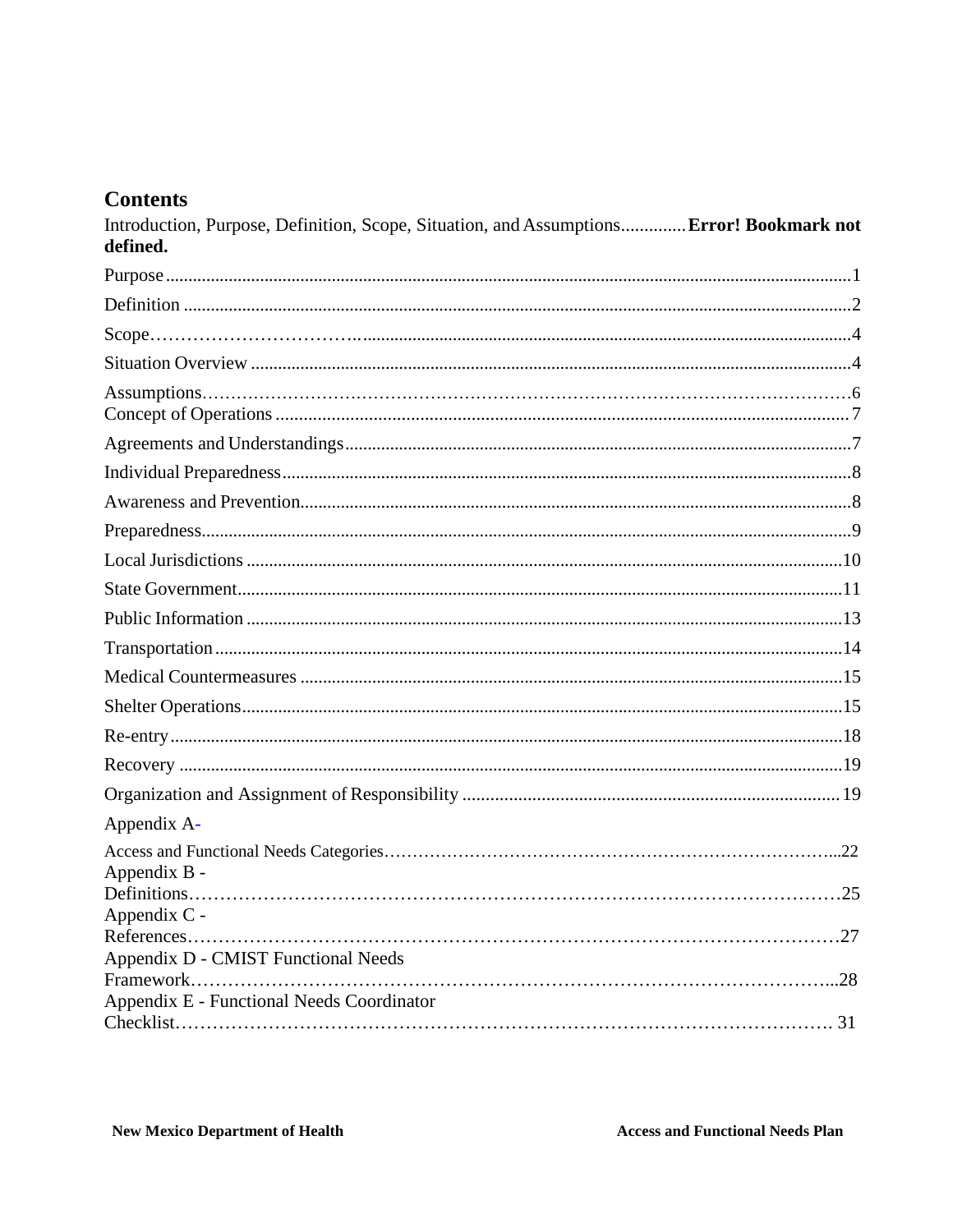## <span id="page-2-0"></span>**Introduction**

The National Response Framework (NRF) provides guiding principles that enable response partners to prepare and provide a unified national response to disasters and emergencies from the smallest incident to the largest catastrophe. The National Incident Management System (NIMS) provides a systematic, proactive approach to guide departments and agencies at all levels of government to include nongovernmental organizations and private sector to work seamlessly to prevent, protect against, respond and recover from and mitigate the effects of incidents regardless of cause, size, location or complexity to reduce the loss of life and property and harm to the environment NIMS 2010 requires all emergency mangers to include planning for at-risk populations also known as special, vulnerable and targeted populations; more currently known as individuals with access and functional needs population.

Section 12132 of the Americans with Disabilities Act provides that "…*no qualified individual with a disability shall, by reason of such disability, be excluded from participation in or be denied the benefits of services, programs, or activities of a public entity, or be subjected to discrimination by any such entity*." <https://www.ada.gov/>

This Plan is provided by the New Mexico Department of Health (NMDOH) to assist personnel in providing guidance on how to respond to those at risk in their emergency response plans, based on ADA, CDC, and ASPR guidance.

## **Purpose**

The purpose of the Access and Functional Needs Plan (AFN) is to identify the actions, responsibilities, and roles involved in creating synchronized emergency operation assistance from the Department of NMDOH for New Mexicans and visitors with access and functional needs.The NMDOH mission is to ensure availability of services for access and functional needs populations before, during and after an emergency. As such, this annex is part of the NMDOH Emergency Operations Plan (EOP) and provides direction and guidance.

When the varying needs for access and functional accommodations are viewed as a spectrum, there are often overlapping response needs. Emergency management planning that focuses on addressing the most severe or debilitating conditions will accommodate less severe needs as well, benefiting the entire population, in general improving response for the entire community.

When activated, the AFN Plan provides systemic guidance for integration of emergency resources based on the NRF encouraging innovative adaptable tactics and solutions consistent with a community'sstrengths and resources. This annex will not replace plans and procedures developed by local or county jurisdictions. This plan provides the necessary guidance for local communities and countiesto develop compatible plans and procedures, thereby establishing a common direction toward achieving congruent goals. Any additional provisions for functional need members of the community should be permitted by self-selection and, thus, no community members will be assumed to be in greater need of assistance until such assistance is requested or identified.

## <span id="page-2-1"></span>**Definition**

The focus of this annex on individuals or groups whose needs are not fully addressed by traditional service providers or who feel they cannot comfortably or safely use the standard resources offered during preparedness, response and recovery. This definition is consistent with the Pandemic and All-Hazards Preparedness Act (PAHPA) as well as the Centers forDisease Control and Prevention (CDC).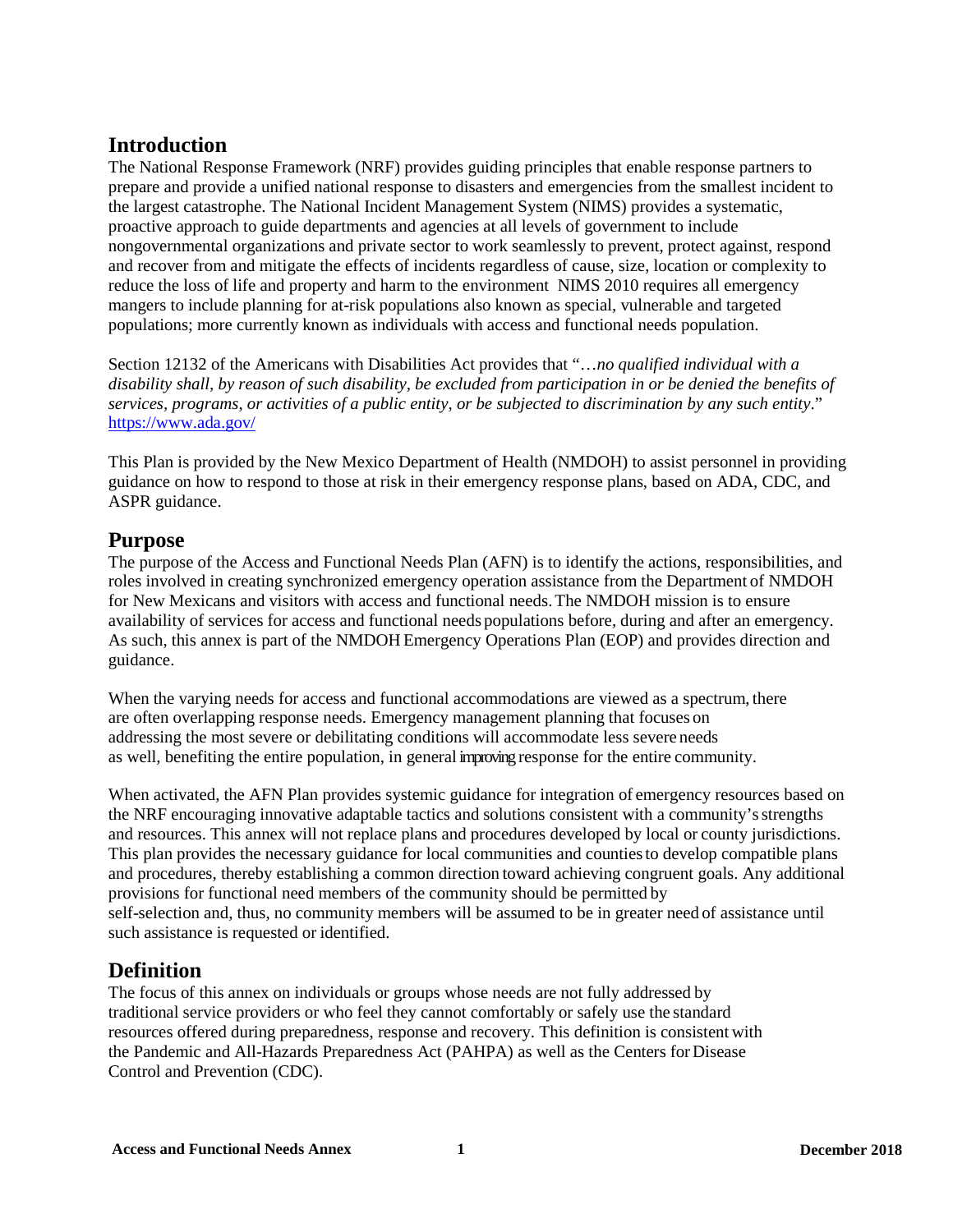Any situation that creates a barrier from comprehension orthe ability to act during all phases of emergency management fall into this category and may be:

- Permanent or temporary
- Visible or not readily identified
- Chronic or episodic
- Sensory
- Cognitive
- Socioeconomic
- Physical
- Mental
- Cultural
- Ethnic
- Age related
- Citizenship status related

There are many terms that attempt to categorize this population such as *"at risk"* or *"vulnerable "*or *"special"* populations. Many labels, including *"disabled,"* invoke the ecological fallacy where assumptions or inferences are made about a person based upon characteristics of that population group. This fallacy must be avoided. No one is particularly in need or at risk purely because of one characteristic of themselves nor does receiving services or aid prohibit the independence of an individual. The likelihood of being affected by conditions posing the threat of harm is not an intrinsic property of any label but is mitigated by numerous factors and threat-reducing resources. The self-selection policy avoids the ecologic fallacy by making no initial judgments or assumptions of ability yet still provides the care necessary to the individual.

This annex utilizes a function-based definition thereby focusing on the capabilities ofthe individual, not the condition, label or medical diagnosis; and will use *"functional needs"* or *"access and functional needs"* with the end goal of whole community inclusion, because every life matters. Identifying people with functional needs by specific disability or need is counterproductive and inevitably leads to unequal access to services. Needs often overlap and there are many people with functional needs who do not consider themselves as having a disability. A more effective approach is to consider **CMIST**, the five areas of fundamental health and well-being for access and functional needs of the communities. Planning for recovery will be implemented at the same time emergency response actions necessary to protect the public are taking place locally. Preparations will be made for rapid deployment of resources necessary to facilitate recovery.

<https://www.phe.gov/Preparedness/planning/abc/Pages/afn-guidance.aspx>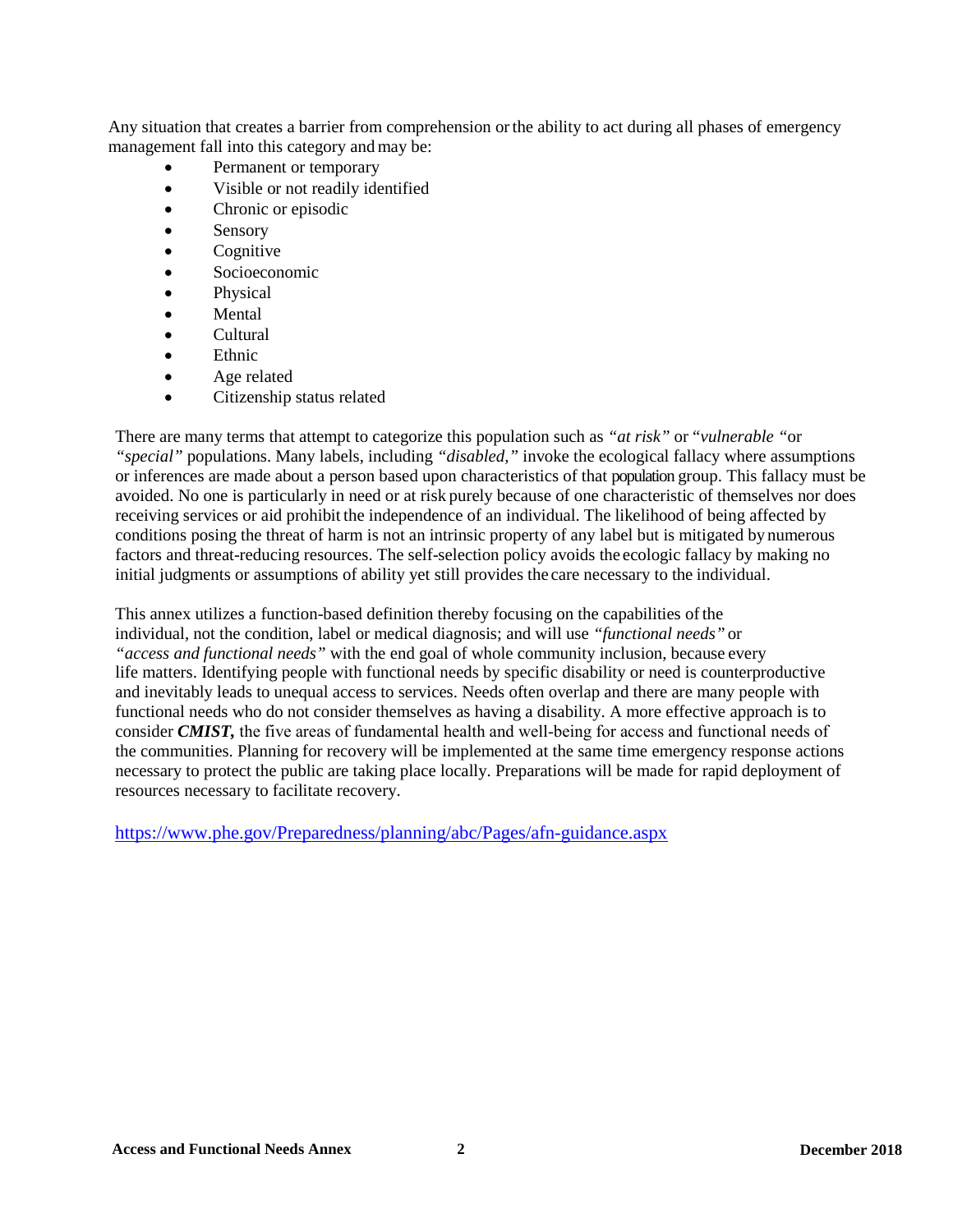## **CMIST**

The main areas of function are: Communication, Medical, Independence, Supervision and Transportation (*CMIST*).



**Communication**- People that have limited ability to see, hear, speak or understand; mainly issues that interfere with the receipt of and response to provided information. Thus, alternative methods must be provided in a manner that can be used and understood. People with communication needs may not see signs, understand messages, verbalize their concerns, or hear announcements because of vision, speech, English proficiency, cultural, cognitive or intellectual limitations.



**Medical**- Those who are not completely self-sufficient because they require: assistance in managing daily living activities or unstable, terminal or contagious conditions necessitating observation and ongoing treatment, administration of medications, intravenous therapy, catheters, tube feeding, dialysis, oxygen, support from trained medical professionals and/or medical devices. Often those with visible impediments are mistakenly put into this group.



**Independence**- This group includes people able to function independently if they have assistive devices or equipment, such as mobility aids, communication aids, service animals, attendants or caregivers for specific tasks. Addressing independence needs can greatly impact the allocation of otherwise scarce resources.



**Supervision**- Those who have lost or do not have adequate support from family and friends or are unable to cope, or have psychiatric conditions (like dementia, Alzheimer's disease, schizophrenia, depression or another severe mental illness). If separated from caregivers, parents or guardians, they may be unable to identify themselves or lack the cognitive ability to assess and react appropriately. Individuals requiring supervision often include the very young and very old, but this is not an absolute.



**Transportation-** Emergency response involves mobility, and this include people who cannot drive. Transportation needs include both the need for accessible transportation and information about where and how to access mass transportation in an emergency. Many individuals are self-sufficient once relocated.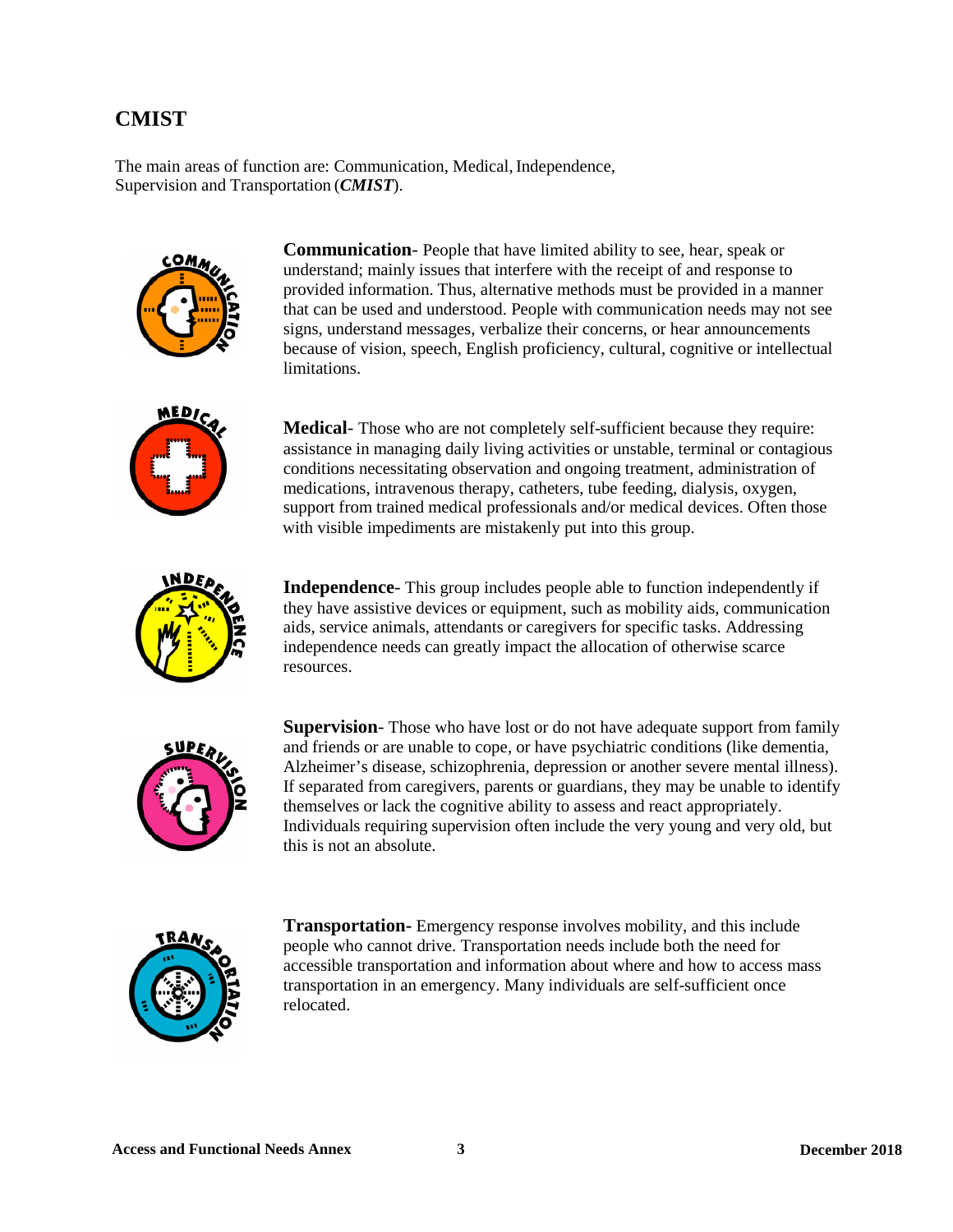<span id="page-5-0"></span>While there are several methods of identifying and categorizing the population in question, this Plan will focus on functional needs. Historically, easily identified groups were looked at causing assumptions to be made discussed earlier; to improve efforts in integrating access and functional needs, it may prove beneficial to focus on the groups that generically have less resources and greater vulnerability while recognizing that population group characteristics speak for the stereotypical not the individual-event planning must include, but is not limited to, adequate representation of the following areas noted in the *CDC's Public Health Workbook*: Economic Disadvantage, Language& Literary, Medical Issues & Disability, Isolation, and Age. They include:

- People who are physically or mentally impaired (e.g. blind, deaf, hard of hearing, have learning disabilities, mental illness or mobility limitations)
- People with limited or no English language abilities
- Geographically or culturally isolated people
- Homeless people
- Senior citizens
- Children

In New Mexico, this may also include

- Border residents
- Immigrants both legal and illegal
- People with disabilities
- Homebound or incarcerated
- Visitors
- Tourists

### **Scope**

 The AFN Plan applies to all participating departments and agencies of jurisdictions contained within the geographical boundary of New Mexico. During a public health incident or emergency, NMDOH will take on the lead role for the Emergency Support Function (ESF) #8 Health and Medical, participating in a unified command structure as needed, with other federal, state, county, local and or private partners making critical and strategic decisions regarding public health issues.

The NMDOH Epidemiology and Response Division (ERD) Bureau of Health Emergency Management (BHEM) established the Access and Functional Needs Workgroup (AFN WG) engaging agencies and organizations to support planning, community mapping, communication dissemination, guidance development, training and other initiatives for implementing the AFN Plan. The AFG WG meets quarterly to review functional need population planning documents, associated activities, and provide input regarding specified populations.

## **Situation Overview**

The AFN population is extensive with many reasons for being reluctant or hesitant to identify themselves as having functional needs. Those reasons include denial of functional needs, fear of a magnified risk of crime,social discrimination, putting their employment in jeopardy, or just not wanting to divulge that information. As a rural jurisdiction of small population, most of the individual's with functional needs are known to the community in which they reside. As the size of jurisdictions increase, however, there will be more than likely an increasing trend toward anonymity. New or seasonal persons may not be known by the community at large.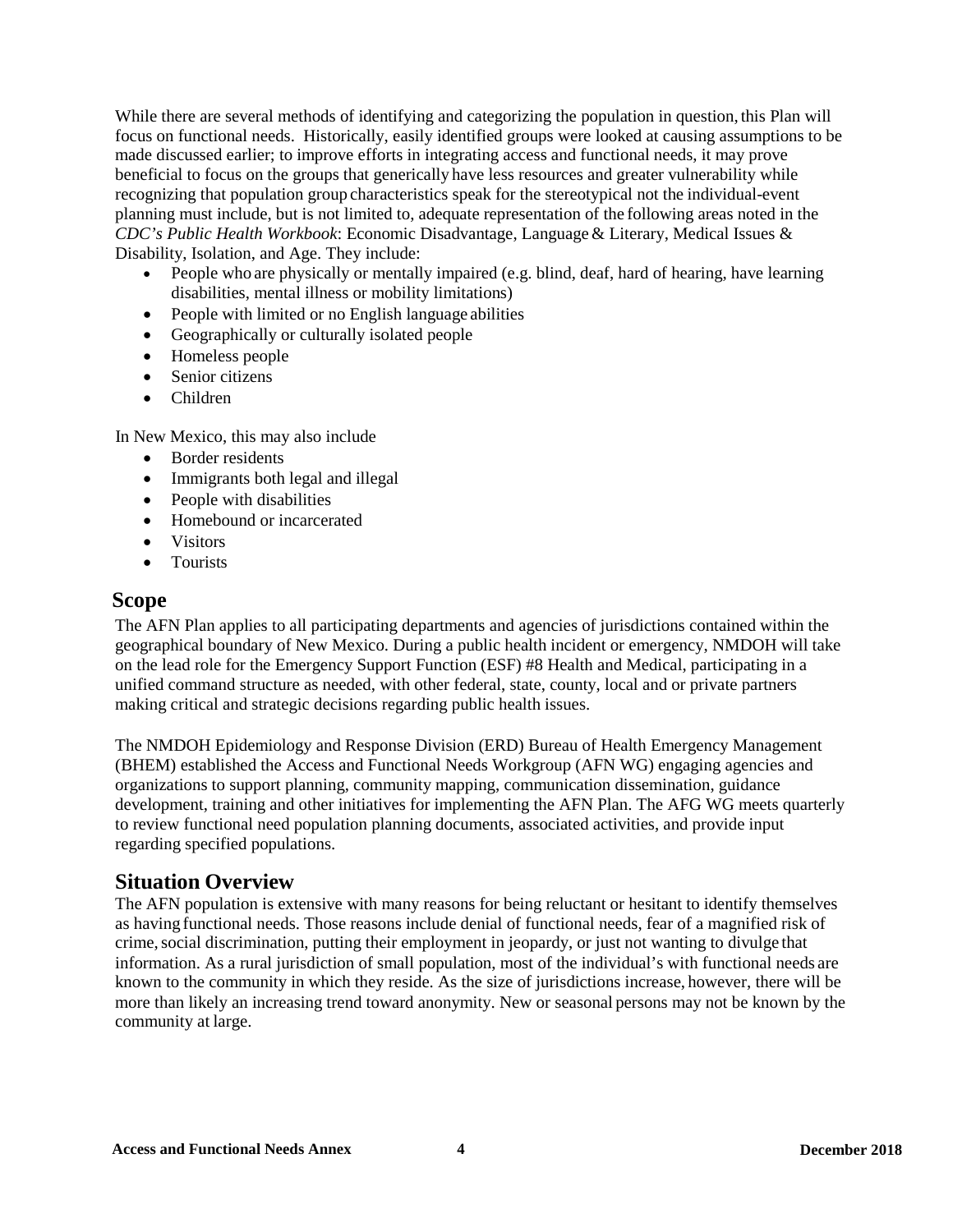Any person at any time may need additional assistance. It simplifies the situation to assume that everyone may need help with emergency response and recovery activities including, but not limited to:

- Preparation
- Notification
- Communication support and adaptive equipment
- Evacuation and transportation
- First aid and medical services, equipment and supplies
- Sheltering
- Temporary lodging and housing
- Transition back to the community
- Clean up and recovery
- Other emergency and disaster programs, services, and activities

*The Americans with Disabilities Act* requires that everyone must benefit from services, regardless of different levels of functionality. These accommodations must occur in the most integrated manner possible except when doing so imposes an undue financial or administrative hardship or alters the nature of the service in a fundamental way. A proactive and inclusive approach to emergency management includes education, preparation and empowerment of the functional needs community to improve the effectiveness ofresponse efforts. Additionally, these efforts provide the necessary examination and practice to make individuals most versant, efficient and confident in communicating response needs.

<https://www.ada.gov/>

Outreach to those with functional needs are coordinated through collaboration with functional needs population agencies, service providers and facilities to manage the needs of their clients through encouragement of individual preparedness education, agency and facility preparedness, planning, and follow-up with clientele preceding a major disaster. Should listsidentifying individuals be obtained at the time of an event or disaster, the identification, address, phone number, disability, or other information pertaining to persons with functional needs will not be divulged to unauthorized persons as according to HIPPA regulations. NMDOH uses the *emPOWER*  tools, an initiative developed by Department of Health and Human Services (HHS) and Office of the Assistant Secretary for Preparedness and Response (ASPR) thru a partnership with Centers for Medicare and Medicaid. The *emPOWER* tool, an integrated platform supports and provides progressively dynamic data and mapping tools that can help state and local health departments, and their partners, to better anticipate, mitigate, plan for, and respond to the potential needs of at-risk persons with access and functional needs prior to, during, and after a disaster. *emPOWER* strengthens NMDOH's capabilities to ensure preparedness efforts are inclusive, addressing the needs of all residents.

http://nacchopreparedness.org/the-hhs-empower-initiative-emergency-preparedness-tools-addressingthe-needs-of-energy-dependent-at-risk-populations-2/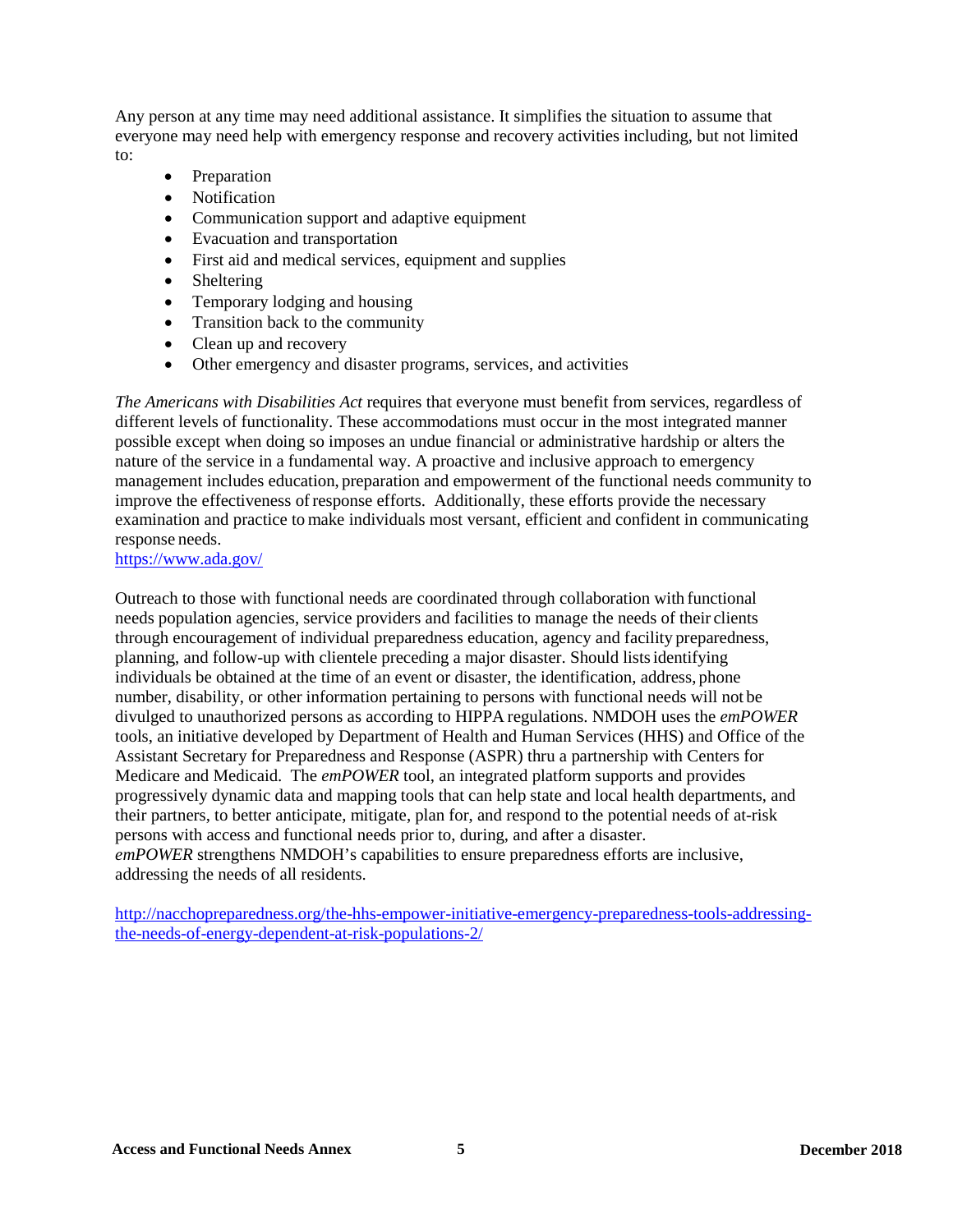## **Children**

While children fall into the broad category of people with functional needs, this population encompasses 24.9% of the entire population of New Mexico, making them the largest group with access and functional needs and thus, all phases of emergency management should specifically account for children. Supervision is the functional need that is most prevalent for children and, this cannot be stressed enough, children without parents, guardians or appropriate supervision could fit all other functional categories. Children are also the largest group that may be unable to communicate their medical needs, allergies, immunization record, and/or current medications without guardian supervision. Most importantly, children may not recognize the inherent dangers they may encounter during a disaster or emergency. Additionally, most emergency equipment and training focus on the needs and specifications of adults, and are not appropriate, even potentially dangerous, to use with children.

Children are more medically susceptible than the general population to disasters for several reasons. Anatomic, physiologic, and developmental issues are present with children and they display markedly different vital sign ranges as normal/baseline. Children breathe at a faster pace, have a higher basal metabolic rate, and have an increased body surface area/mass ratio than adults. While growth rates are also higher for children, most of this population live closer to the ground and have thinner, less keratinized skin. All these aspects are important considerations for health emergency situations, for example, in decontamination or poisoning. Some children are at greater risk for infection, due to weaker immune systems, and have a greater likelihood of experiencing mental or behavioral health impacts in an emergency as children rely on routine for emotional stability. Specific planning should revolve around the emotional wellbeing of children both with and without their supervision.

## **Planning Assumptions**

Any disaster could occur independently or in tandem and cause a dire situation in New Mexico. The situation will vary in scope and intensity from small and contained to widespread and overwhelming. Thus, planning is structured in a general nature to be scalable in its application, as there could be several situations in different areas concurrently. Adhering to this plan will aid those with access and functional needs by avoiding or reducing threats to life, wellbeing, liberty and property. People will suffer unnecessarily if functional need planning and preparedness is not considered and incorporated into emergency operation plans and there is disruption to specific services. As with anyone, assistance will only be required after depleting their usual resources and support network. These support networks will continue developing personal response plans, call lists, coordinating resources and discussing how to address the situation. However, preparedness, planning and mitigation will enhance the emergency response, as the strength of a support network cannot be assumed. Emergency management, emergency response and community members will be assisted by resources in the community like housing managers, interpreters, and healthcare personnel. As part of the critical support network and healthcare delivery, providers are familiar with the functional needs of many individuals. Known populations of persons dependent on others for ordinary life care functions will need special preparedness efforts to survive major disasters, such as large earthquakes. All segments of the population need a plan to respond to disaster in a major disaster, people with functional needs are often more adversely affected than the public due to their increased dependence on physical infrastructure and social and communication support systems. The demand for service and support will invariably escalate while the ability to provide them can be expected to decline. Many people with functional needs are served and supported by medical and general care providers in group homes, day care settings or in their own homes. A major event would significantly disrupt or prevent care providers from making available their regular services.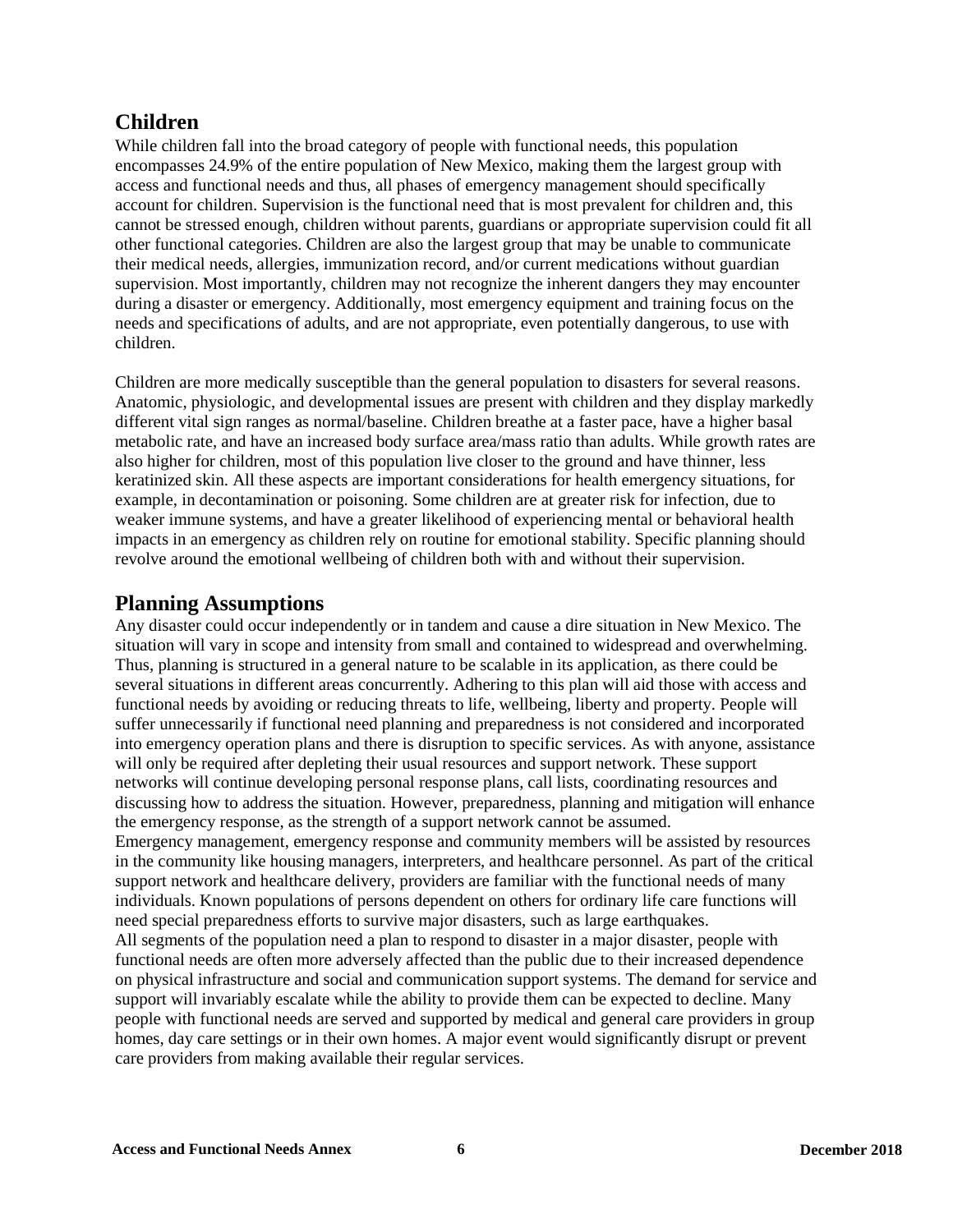Many disaster victims can be expected to immediately become members of vulnerable population groups due to changes in their health or their environment. Low-income residents are more vulnerable due to loss of housing and more greatly impacted by the loss of income. This may exacerbate their need for assistance, services and support. A major disaster requiring evacuation of large numbers of people, along with their needed medications and life‐sustaining equipment will challenge the limited accessible local transportation and accessible temporary facility resources.

## **Concept of Operations**

NMDOH may declare states of health emergency on the local, county, regional, or statewide level. Additionally, there may be health aspects to an emergency requiring NMDOH assistance. All requests for State assistance should go through the local emergency manager to the New Mexico Department of Homeland Security and Emergency Management (DHSEM) State Emergency Operations Center (EOC) which will send Emergency 8 Support Function related requests to the NMDOH Department Operations Center (DOC). DHSEM becomes the agency of primary responsibility when the State EOC is activated. The NMDOH DOC responds to the health needs of all populations, including functional needs populations, within each activated congregate care facility or service provided to shelters, without regard to race, color, national origin, religion, English proficiency, sex, age, marital status, personal appearance, sexual orientation, familial status, disability, economic status, or any affiliation or perception thereof.

## **Agreements and Understanding**

The jurisdiction is explicitly prohibited from denying facilities, services, or benefits of the jurisdiction emergency management programs to any person on the grounds of that person's race, color, national origin, sex, age, or disability. Memorandums of Understanding (MOU) with adjoining counties or local governments are recommended to recognize that certain situations require effective coordination and cooperation between jurisdictions to achieve effective response and provide for the general safety and health of residents. These documents can formalize and focus attention on commitments and help avoid misunderstandings. Unless otherwise provided, agreements should remain in effect until rescinded or modified. Annual or other periodic updates are recommended to prevent them from becoming outdated.

It is recommended that emergency use of resources and capabilities of organizations be pre-arranged through agreements to the maximum extent feasible. Agency officials entering into agreements should formalize them in writing whenever possible. Agreements between elements of the same government should be included with emergency operations plans and their respective annexes.

Details of such agreements, which are inappropriate for inclusion in these annexes, should be set forth in a Standard Operating Guide (SOG), Standard Operating Procedure (SOP), instructions, or other guidelines of the units of government concerned. A clear statement of agreement regarding payment reimbursement for personal services rendered, equipment costs, and expenditures of materials is also recommended as there are specific Federal Emergency Management Agency (FEMA) requirements for disaster reimbursement. Agreements with private and other non-profit relief organizations, such as the American Red Cross, can provide immediate aid to disaster victims and provide some types of aid that the government is unable to render.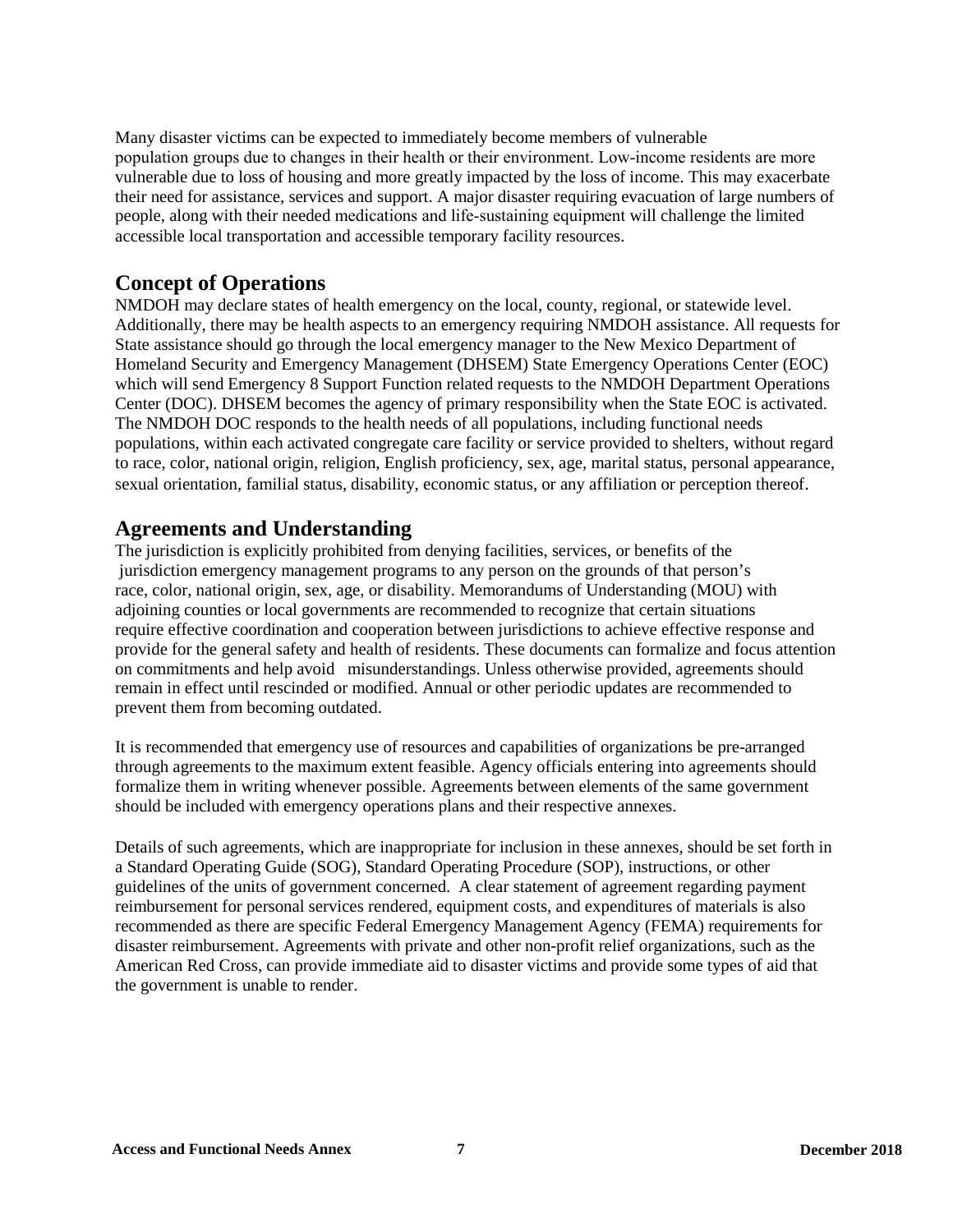# **Individual Preparedness**

Success in aiding people with functional needs is directly related to the level of effort expended in the preparedness phase. During this phase the emphasis is on two main efforts:

- Promoting personal preparedness among individuals with disabilities, children, and others with access and functional needs, as well as their families, caregivers and service providers
- Incorporating functional needs in the Emergency Operations Plan and Annexes and all supporting plans

It is imperative that all New Mexican residents understand that it is the individual's responsibility to properly plan and prepare for potential emergencies and disasters. Persons with functional needs are also responsible for being aware of their county or municipality warning and communication systems and evacuation plans as well as their own warning, evacuation, and sheltering requirements or have guardians aware of these requirements. As such, residents with functional needs are strongly encouraged to create and maintain personal emergency plans, a ready kit and go bag to care for themselves if a disaster or emergency occurs. Many people who are self-sufficient are dependent on tools and/or medicine to maintain their autonomy in emergency response planning. All persons are expected to create contingency plans for their own emergency preparations that consider these potential limitations. Typically, these preparations include all necessary items for 72 hours of subsistence such as:

- Food and water
- Clothing
- Medication
- Extra oxygen
- Hearing aid and extra batteries
- Assistive equipment or devices
- Personal and medical information
- Medical supplies
- Eyeglasses
- Chargers
- Service animal supplies

Also, the addition of a personal support network of friends and family to assist in an emergency will decrease the risk of harm and act as a conduit for information. Communication will be impacted in an emergency thus planning with someone out of state, 100-mile separation or at least in differing neighborhood will improve the ability to communicate as they may not be affected by the emergency.

## **Awareness and Prevention**

The New Mexico Department of Health (NMDOH) encourages each department, agency, and local jurisdiction, to anticipate requirements to assist the functional needs population and allow the staff to react effectively in an emergency by integrating emergency planning needs into all existing local programs, policies, and plans. The NMDOH promotes and advocates the values and practices that recognize and respect the legal and human rights and strengths of persons with functional needs by complying with:

- *The Health Insurance Portability and Accountability Act of 1996 (HIPAA) standards*
- *the Rehabilitation Act of 1973*
- *The Post-Katrina Emergency Management Reform Act, and the Americans with Disabilities Act (ADA) of* 1990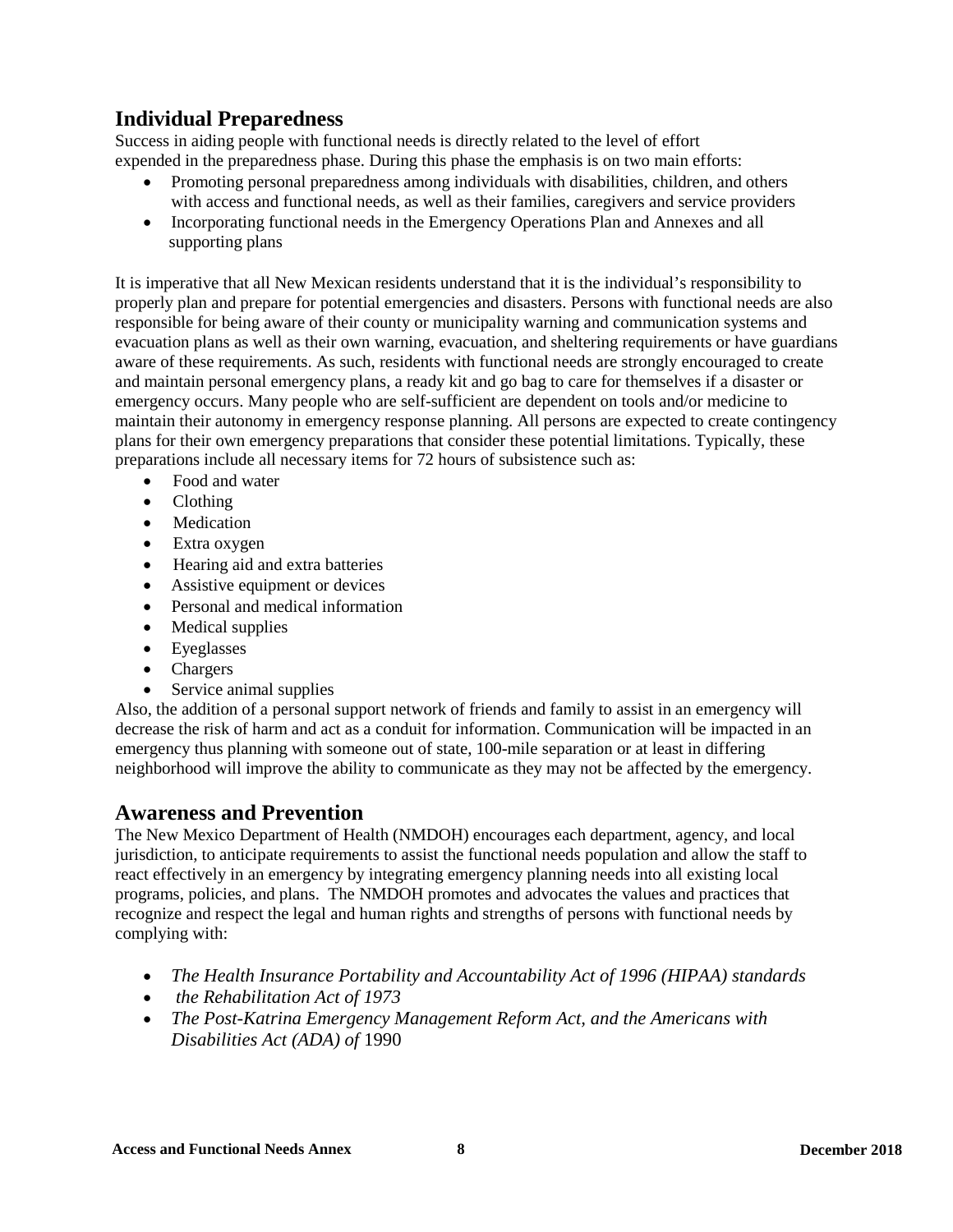Adherence to standards will improve if regulatory or incentive strategies are created. To that end, all current state programs, policies, and plans for meeting functional needs in emergency preparedness and response should be cataloged and those most relevant to local and regional emergency operations planning should be incorporated into local and regional plans. Training and educational materials that prepare staff to meet the functional needs of diverse populations at local jurisdictions will sustain an inclusive response.

## **Preparedness**

Preparedness should occur at every level of government and address the methodology necessary for appropriate incorporation of functional needs. To that end, the creation, exercise, and maintenance of planning protocols, operational guides, and standards should include lessons learned, best practice, and evidence-based recommendations. Many of these standards promote access and functional need knowledge dissemination in the form of education and training for the emergency management community including specialized communications, direction and control, assistance, and awareness of available resources. In the planning and preparation phases, developing templates in accessible formats, public education and emergency response materials, including universal symbols and signage, will not only save time and money but potentially lives as well as demonstrating compliance and inclusivity.

It is necessary therefore to develop and maintain an inventory or directory of statewide and local community assets, agencies, personnel, equipment, services and resources that represent and provide services to the functional needs' population for use in an emergency. Memorandums of Understanding (MOU) will be established with these pertinent agencies and public/private partnerships to form *Community Outreach Information Networks (COIN)* and benefit from an exchange of resources from both parties. Every person who lives, works, or travels through your community should be able to access information in an emergency. To ensure that happens, regardless of the communication and other barriers, you must first know who is in your community at any given time and how best to reach them with messages that will motivate action.

Community engagement and collaboration is crucial to achieve truly inclusive emergency planning. Comprehensive preparedness is only possible when public health professionals integrate the knowledge and skills of governmental and local public service providers, community-based organizations (CBOs), faith-based organizations (FBOs), and public health toward a common goal of enhancing communication, response, and recovery efforts. Community organizations should be involved in emergency preparedness planning from the beginning and engaged at every step of the way. The process to accomplish this mission is divided into three phases: define, locate, and reach. Each phase includes specific activities to help you create and maintain your own Community Outreach Information Network (COIN), a grassroots network of people and trusted leaders who can help with emergency planning and give information to at-risk populations during an emergency.

## **Goals of the COIN:**

- 1. Determine modes of communication in place throughout the county
- 2. Identify unique challenges to communicate with special needs populations
- 3. Identify vulnerable populations preferences for getting information from other sources

[https://www.orau.gov/SNS/AtRiskTool/content/firststeps\\_page\\_010.html](https://www.orau.gov/SNS/AtRiskTool/content/firststeps_page_010.html)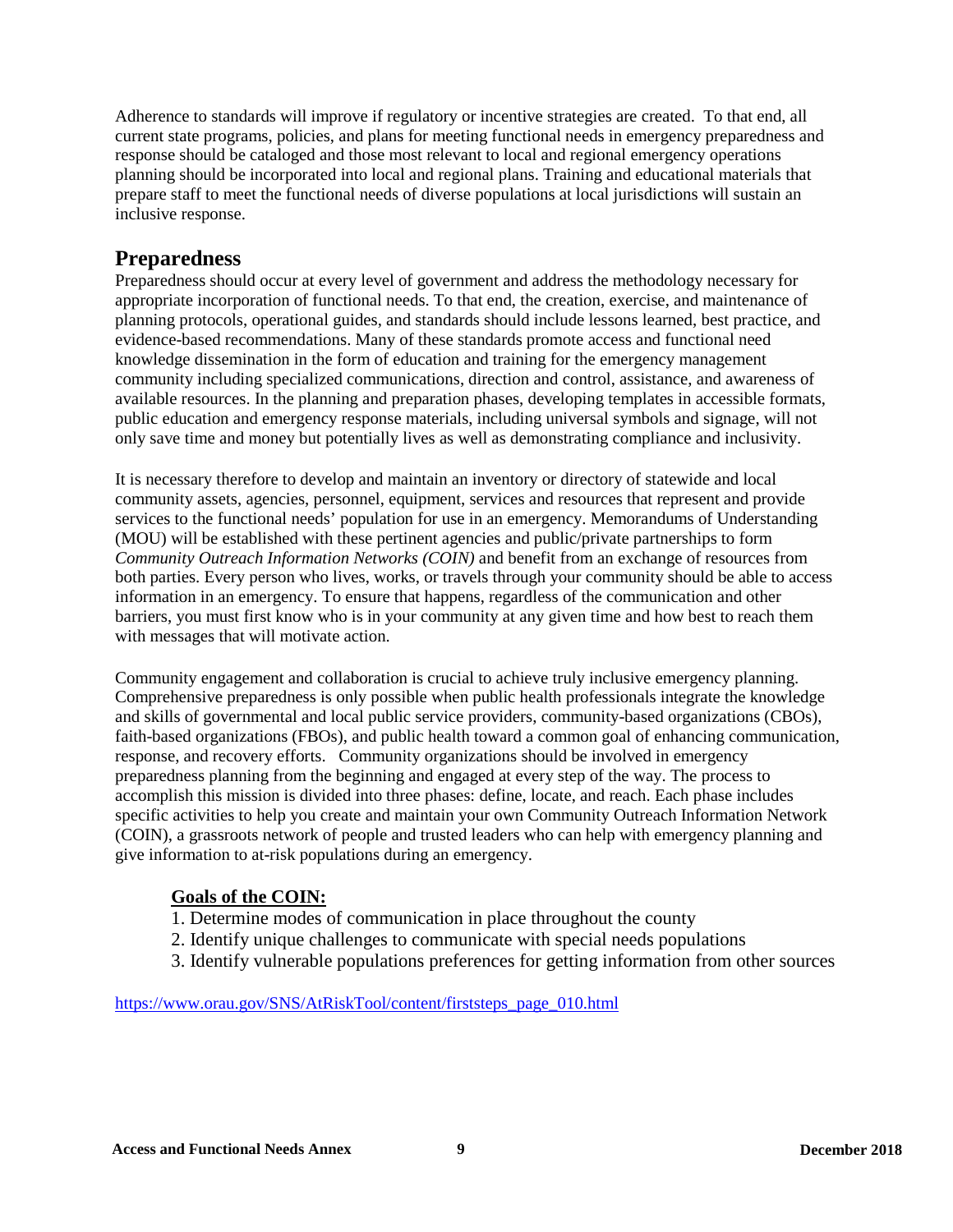The skills utilized in the creation of this inventory and other technical guidance and assistance should be shared with disaster recovery partners, local emergency planning committees and emergency managers as well as local government, health, social services, legal, and faith-based organizations so that the community at large can identify additional resources, develop and coordinate service delivery, and identify further gaps. People who have disabilities and other functional needs, agencies, and organizations that provide support to people with functional needs are valuable resources in their local jurisdictions as emergency response personnel will need guidance. Individuals with functional needs have firsthand experience regarding the assistance they require when in a variety of situations. Including people with functional needs at all levels of emergency response planning is critical to the development of a comprehensive response plan so that issues will be raised and potentially addressed before the emergency management plan is submitted for approval and promulgated.

Private industry and service organizations are key partners for government agencies in responding to emergencies affecting persons with functional needs within their jurisdictions. Volunteer organizations with specific training and experience supporting persons with functional needs, such as the American Red Cross, The Salvation Army, and church groups are uniquely suited to assist when emergencies happen. Including these organizations in the local planning process is critical to the success of the subsequent response effort.

Local resources are limited. The intent of *Title II, ADA* will be followed to ensure that emergency management programs, services, and activities will be accessible to and usable by individuals with disabilities without causing undue financial or administrative hardship on State or local governments providing the emergency- and disaster-related response and recovery operations and services. Responsibilities and requirements outlined in *Title II, ADA* will be prioritized and instituted to provide for immediate, lifesaving needs during response operations until the return and transition back into the community during recovery operations.

#### [https://www.ada.gov/ada\\_title\\_II.htm](https://www.ada.gov/ada_title_II.htm)

The State of New Mexico depends on the State ADA Coordinator Council to provide guidance on and interpretation of matters regarding all aspects and phases of the ADA. The local emergency manager and the regional emergency preparedness specialist are encouraged to work with the State ADA Coordinator Council to ensure compliance with the intent, purpose, and requirements of the ADA as the Statute applies to emergency management during all phases of emergency or disaster operations.

#### <https://chfs.ky.gov/agencies/dph/dphps/phpb/Pages/koin.aspx>

## **Local Jurisdictions**

Local jurisdictions should perform the following:

- 1. Maintain lists of local resources required for each type of functional need.
- 2. Identify and designate individuals with functional skills necessary to assist the functional needs population.
- 3. Coordinate with private sector vendors to provide essential adaptive equipment and supplies (e.g. pharmaceuticals, in-home medical equipment, wheelchairs at temporary shelters) to assist individuals with functional needs.
- 4. Develop Standard Operating Guides (SOG) that anticipate potential impediments to aiding functional needs populations. Barriers include limited staff resources, language, and ignorance of cultural norms. A potential barrier exists in reaching undocumented residents who avoid self-identification and tend not to seek out services.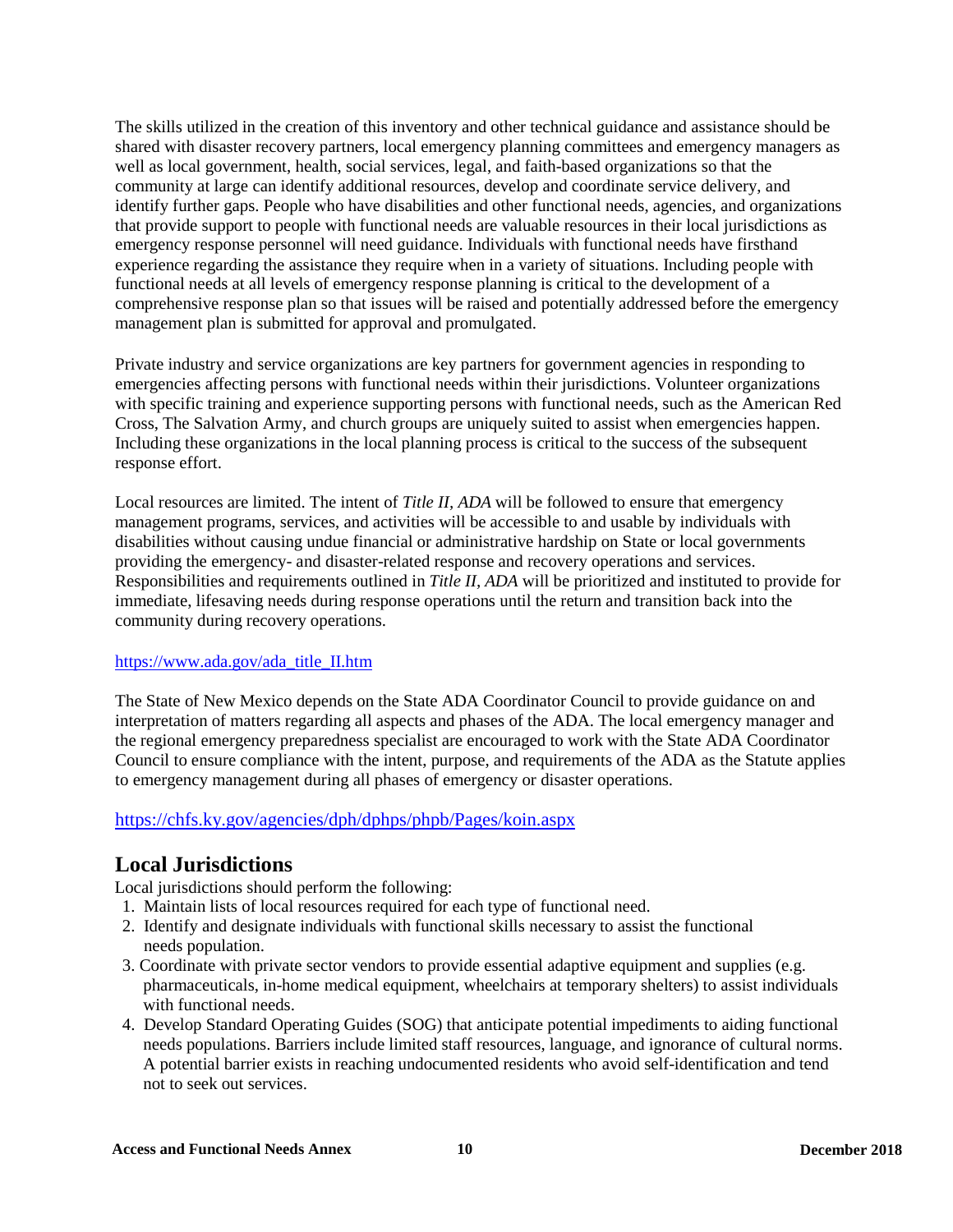Both the individual and the local jurisdiction share responsibility to meet their needs. The local authority must respond to and address needs beyond the capabilities of individuals. Local jurisdictions provide the first and most important level of response in a disaster as they have ultimate responsibility for operations to protect the health and wellbeing of populations with functional needs. Emergency response and service agencies must design and maintain specific planning, preparedness, communication, response, and recovery strategies to accommodate the diverse and functional needs of their client population. If a disaster or emergency does occur, injuries can be lessened, and lives can be saved with proper pre-event planning that addresses those persons with functional needs.

Local jurisdictions, and each entity within the local community, are responsible for using all its resources to form a comprehensive emergency response program that addresses citizens with functional needs within their entity who either have been or might be affected by an emergency or major disaster. Also, local jurisdictions should assist agencies that do not have emergency plans to develop such plans where appropriate. Until routine assistance is re-established, access to needed services will be expedited by using local resources and providing emergency services that recognize and accommodate those persons with functional needs. Local jurisdictions, using local resources, will provide emergency response and services as able, to functional needs populations, agencies and facilities; and expedite assistance requests to the state for needed services, until the institution of routine assistance returns.

Federal and State disaster assistance, when provided, will supplement, not substitute for, relief provided by local jurisdictions. Local jurisdictions maintain a general knowledge of the types and numbers of individuals with functional needs who live within the boundaries of their jurisdictions through care facilities, etc. and the general resources to assist those individuals.

### **State Government**

The State aids local jurisdictions as required or requested, including but not limited to:

- Assistance in development of local plans
- Identification of barriers affecting various functional needs populations and development of mediation strategies
- Specialized training for State and local officials regarding functional needs
- Development of specialized materials tailored to specific functional needs populations.
- Coordination and dissemination of culturally appropriate emergency public information.
- Coordination and distribution of essential resources, supplies, or services.
- Developing policy recommendations and resources to assist local jurisdictions.
- Use of regulations and funding requirements to promote local jurisdictions participation and education planning with the populations with functional needs.

Outreach to those with functional needs are coordinated through collaboration with functional needs population agencies, service providers and facilities to manage the needs of their clients through encouragement of individual preparedness education, agency and facility preparedness, planning, and follow-up with clientele preceding a major disaster.

Should listsidentifying individuals be obtained at the time of an event or disaster, the identification, address, phone number, disability, or other information pertaining to persons with functional needs will not be divulged to unauthorized persons as according to HIPPA regulations.

For the New Mexico residents who rely on electricity-dependent medical equipment, oxygen tank services, dialysis services, and home health services; power outages are almost always life-threatening. Oftentimes, these individuals are forced to seek care during these potentially hazardous conditions, resulting in surge events, which may place additional strain on the resources of local and state-wide communities responding to the public health emergency.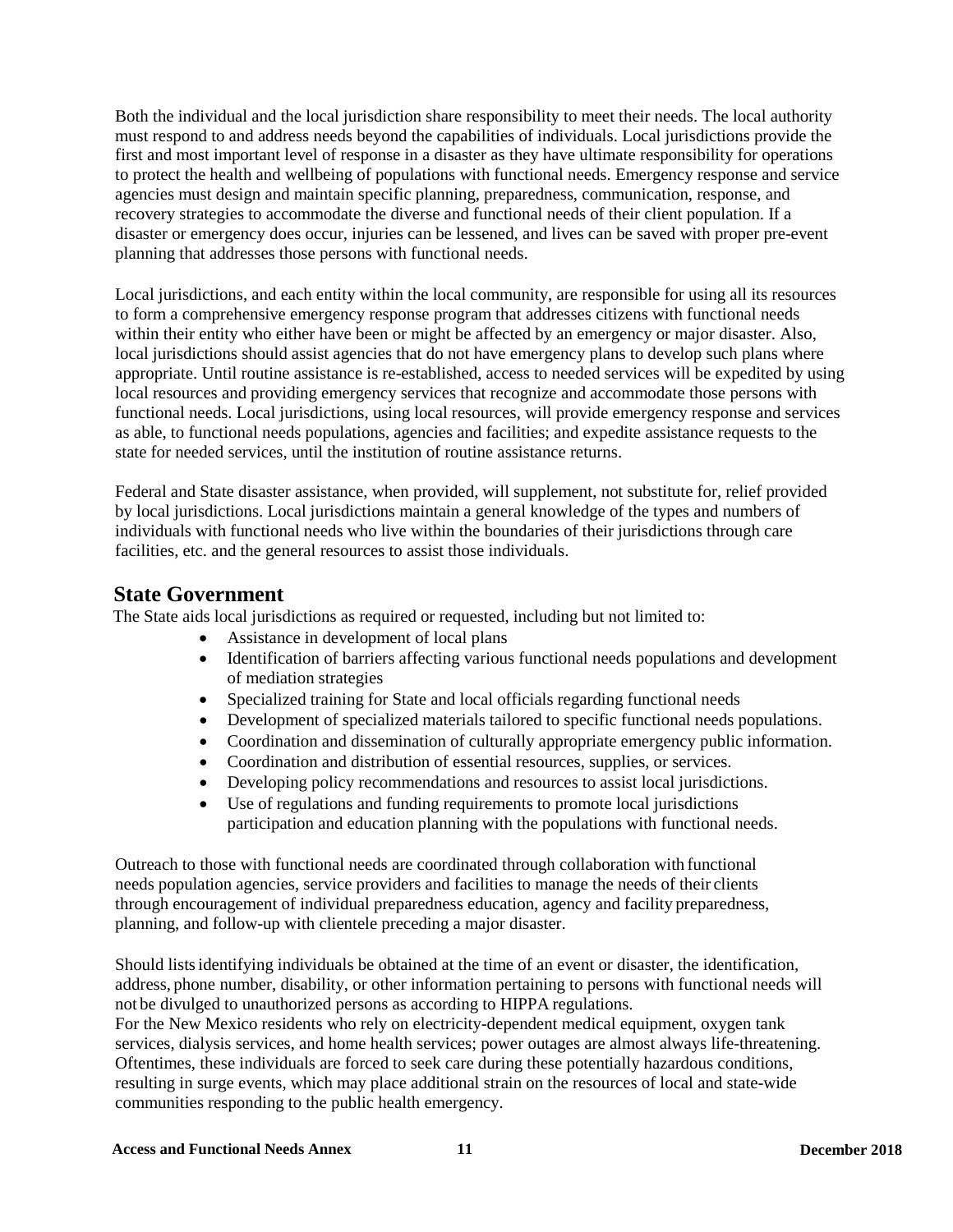NMDOH uses the *emPOWER* tools, an initiative developed by Department of Health and Human Services (HHS) and Office of the Assistant Secretary for Preparedness and Response (ASPR) thru a partnership with Centers for Medicare and Medicaid. The *emPOWER* tool, an integrated platform supports and provides progressively dynamic data and mapping tools to better anticipate, mitigate, plan for, and respond to the potential needs of at-risk persons with access and functional needs prior to, during, and after a disaster.

The HHS *emPOWER* initiative consists of three data and mapping capabilities.

- 1. The first tool is the HHS *emPOWER* Map, a publicly-available resource that integrates deidentified Medicare billing-data, real-time NOAA severe weather tracking, and GIS mapping to highlight the number of at-risk individuals that use electrically-dependent, life-maintaining, and assistive durable medical equipment in geographic areas down to the zip code level.
- 2. The second tool is the HHS *emPOWER* Emergency Planning De-Identified Dataset, which is accessible to public health authorities and provides de-identified Medicare billing information for each type of durable medical equipment and dialysis, oxygen tank, and home health care service in use within a state, territory, county, or zip code.
- 3. The third tool is the HHS *emPOWER* Emergency Response Outreach Dataset, containing limited individual level information through a secure mechanism, which can be used to conduct outreach prior to, during, and after a public health emergency. This resource is made available by request to public health authorities in the event of an emergency that requires life-maintaining and saving outreach assistance.

BHEM will utilize the de-identified dataset for planning purposes in collaboration with U.S. Public Health Service Region 6 Emergency Coordinator from the Office of the Assistant Secretary for Preparedness and Response (ASPR) Office of Emergency Management (OEM), Regional and International Emergency Coordination Division; reviewing this information bi-annually.

[http://nacchopreparedness.org/the-hhs-empower-initiative-emergency-preparedness-tools](http://nacchopreparedness.org/the-hhs-empower-initiative-emergency-preparedness-tools-addressing-the-needs-of-energy-dependent-at-risk-populations-2/)[addressing-the-needs-of-energy-dependent-at-risk-populations-2/](http://nacchopreparedness.org/the-hhs-empower-initiative-emergency-preparedness-tools-addressing-the-needs-of-energy-dependent-at-risk-populations-2/)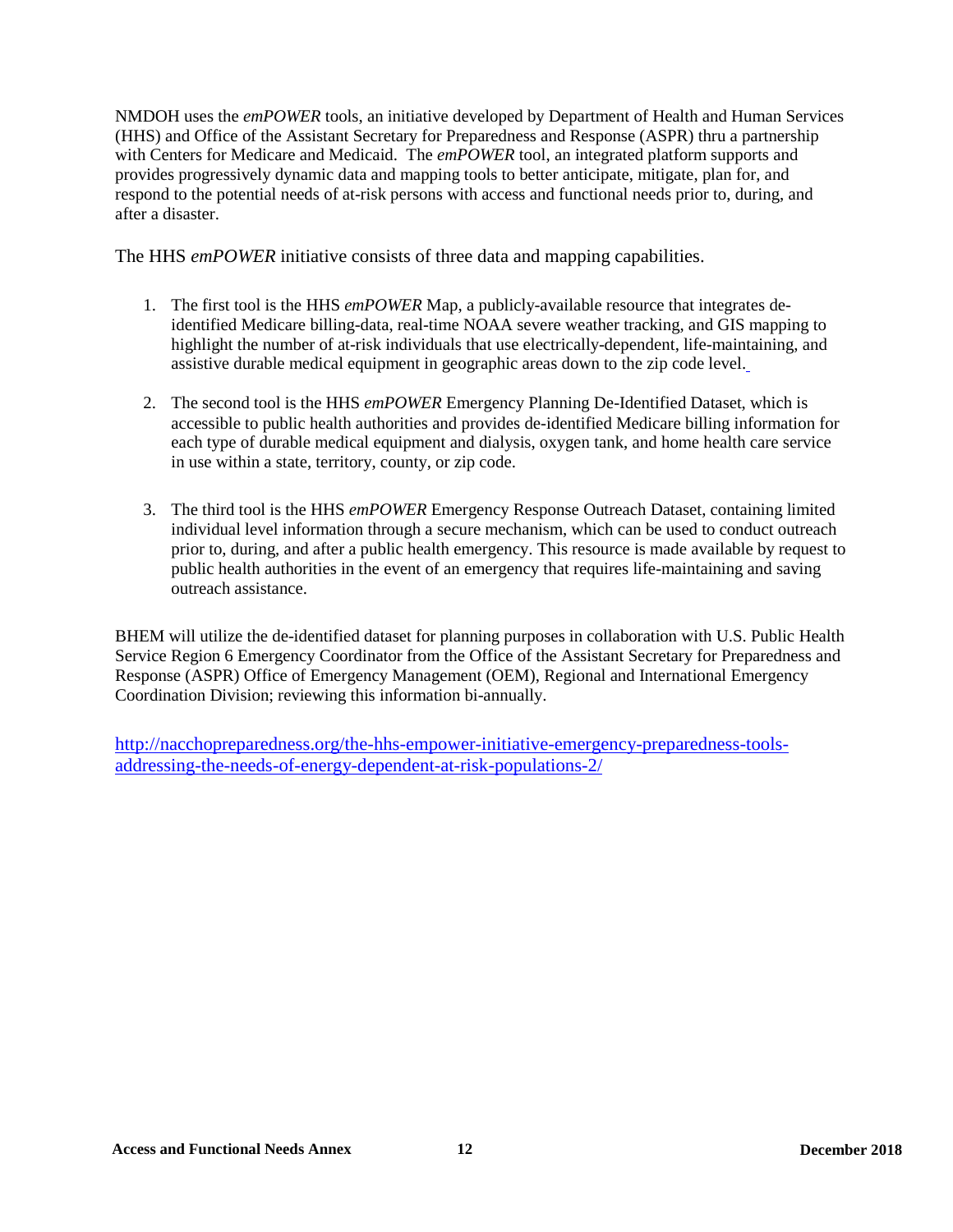# <span id="page-14-0"></span>**Public Information**

Awareness and response to emergency situations commonly begins with recognition of its existence through direct observation or through organized public service announcements by radio, telephone, television, loudspeaker, or by being informed by a friend or family member. Conventional response usually involves special planning and/or positive action as necessary to address the problem. Communicated information, therefore, should include immediate actions to be taken and other pertinent information. An uninhibited flow of information is crucial to ensure that all citizens will have the information necessary to make sound decisions and take appropriate, responsible action. Yet, a portion of the population cannot fully hear, or cannot fully see or are not fully mobile or able to comprehend the problem or suffer from some other disability and therefore, must receive pertinent consideration in times of emergency crisis. The media (radio, TV, internet, newspapers, print media), augmented by personal contact with family and caregivers, is the most common source of current information for persons with functional needs. In some cases, the nature of their impairment may well be a barrier to such a flow of information. In other case, for a wide variety of economic, social, and/or physical reasons, they may be denied access to these more common sources of warning and information.

Ordinary procedures routinely utilized by responders, care givers, and emergency managers will not suffice for those of functional needs. Routine practices must therefore be adjusted accordingly. Often using a combination of communication methods will be more effective than relying on one method alone. Combining visual and audible alerts, directions and notifications in several languages will reach a greater audience than either method would by itself. Emergency managers and responders will need to be sensitive and innovative. NMDOH will assist local jurisdictions to develop a communications network, such as a community outreach information network, among the agencies that serve persons with functional needs, for augmenting the dissemination of warning and evacuation orders to individuals who will require functional assistance.

Within New Mexico, English is spoken by 64.5% of the population, followed by Spanish (27.7%) and Navajo, 3.8%. All other languages are spoken by less than 1% of the population and therefore not addressed at the State level. Local jurisdictions should be aware if a language is spoken by a significant portion of the population and tailor their messaging accordingly. NMDOH recommends when interacting with the general population that social etiquette prevail. All individuals are presumed to be self-sufficient and it is not assumed that someone needs assistance unless otherwise notified. All provided information will be available in multiple formats and offered instructions in the client's preferred format (e.g. written or verbal, etc.).

The NMDOH will ensure emergency notifications include methods accessible to persons with disabilities. Development, testing, and use by local jurisdictions of systems to provide alert or warning to functional needs persons in emergency situations may include but not necessarily be limited to: *Reference Risk Communication Annex for additional guidance on Public Information*

- Social media
- Phone trees within relevant agencies
- Email
- Phone
- Captioned television
- Commercial Radio Alert System (FAS)
- Telephonic devices for the deaf (TDD)
- Standard warning systems such as sirens, klaxons, and public-address loudspeaker systems
- Individualized house to house notification by law enforcement, fire, or other emergency response personnel
- Neighbor or neighborhood watch assistance, CERT, or Citizen Patrol personnel.

**Access and Functional Needs Annex 13 December 2018**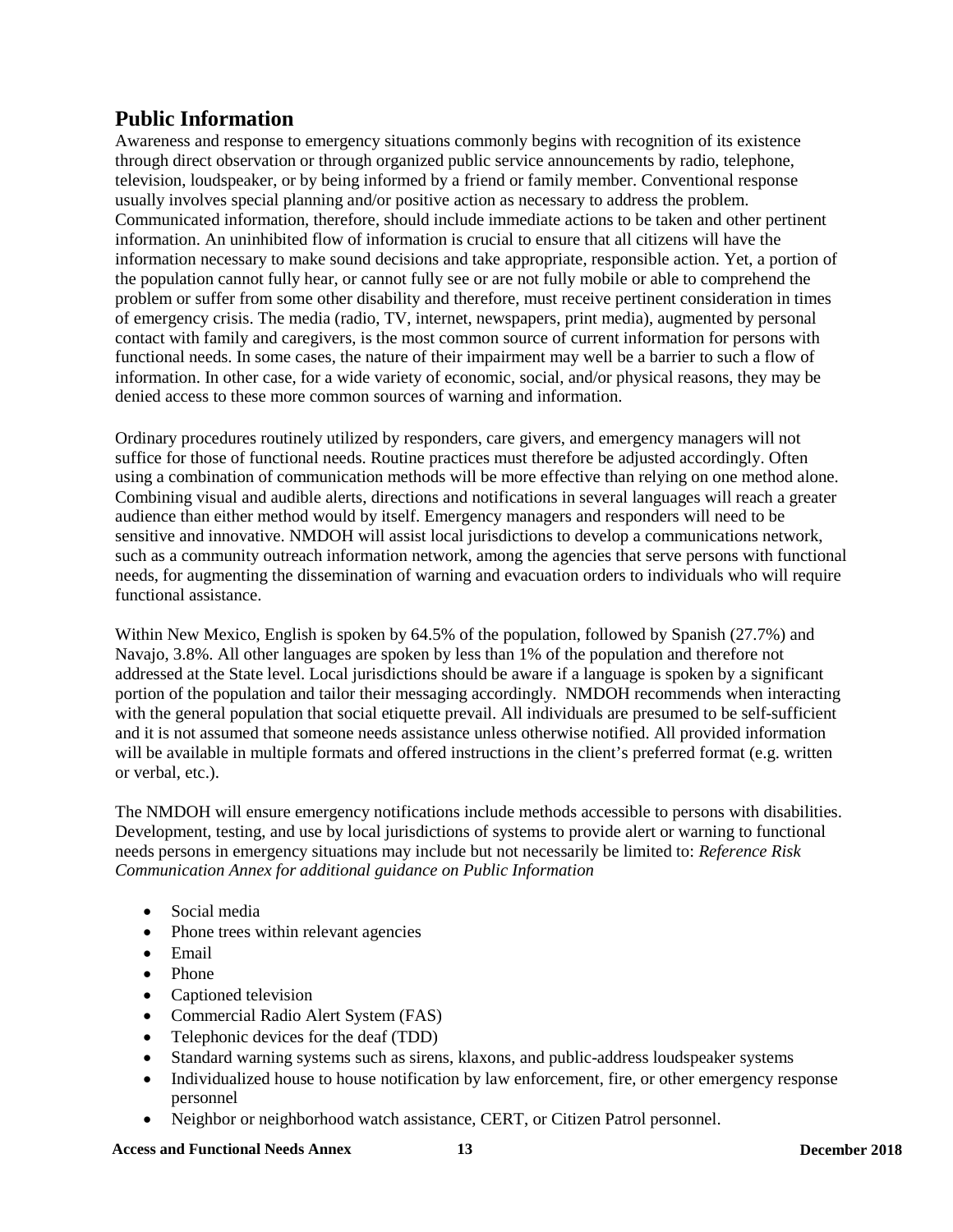# **Transportation**

In an emergency, people with functional needs may face a variety of challenges in evacuating to safety. All facilities, organizations and agencies should have plans and policies for immediate evacuation of their facility in the event of emergency or disaster, especially those who work with members of the functional needs population. Agencies are encouraged to develop *Memorandum of Understanding (MOUs)* and or *Memorandum of Agreement (MOA)* with agencies that serve functional needs for the provision of specialized vehicles and trained drivers to evacuate persons with functional needs. In all phases of disaster and emergency management, including evacuation and sheltering, ensure those with service animals or other assistive technology will not be separated from them. A person with a mobility disability may need assistance leaving a building without a working elevator. Individuals who are blind or who have low vision may no longer be able to use traditional orientation and navigation methods. Service animals will be transported with their owners and the resources needed to transport those with functional needs must be considered. When carrying out emergency transportation activities, immediate needs are considered first, followed by continuing requirements.

- Immediate transportation needs normally involve the evacuation of people, including residents of facilities and residents from impacted areas.
- Continuing transportation needs typically involve the movement of relief supplies, equipment, and emergency workers during response and recovery efforts.

The New Mexico State Emergency Operations Plan (EOP) identifies various forms of transportation for emergency or disaster evacuation operations, including accessible forms of transportation (e.g. vehicles with wheelchair lifts) to help evacuate people with functional needs under Emergency Support Function (ESF) #1 Transportation. The ESF #1 Coordinator, primary agencies and support agencies may be tasked to provide various types of transportation for evacuation, including but not limited to, lift-equipped school buses, transit buses, cabs, or paratransit vehicles to evacuate people who have functional needs, depending on availability within the jurisdiction. These vehicles should also transport mobility aids, such as wheelchairs or scooters, oxygen tanks or other medical equipment and service animals.

Emergency Managers and First Responders should understand that some functional needs people will be able to reach mass evacuation pick-up locations independently, while others may be unable to leave their homes or facilities without assistance. For those who do not have transportation and those who are housebound, evacuee pickup points may be established, as able. Buses or other transportation may be provided, and evacuees should be transported to established assistance centers, as able. For persons who are housebound, as able, a phone line may be established and published for those people, their neighbors, or families to call in and request assistance. *Reference ESF#1 Transportation and ESF#13 Public Safety and Security in the NM EOP for further guidance on Transportation and Evacuation.*

## **Medical Countermeasures**

Communicating the initiation of Medical Countermeasures (MCM), the location of Points of Dispensing (POD), crowd control and medical forms and procedures, all require activation of public information systems (See Risk Communication Annex). The NMDOH has created fact sheets, templates, and signs in the top two languages spoken in the state, English and Spanish, in large and regular print, as well as using pictographic signs for those with limited language proficiency. The NMDOH medical interpreters/translators for Spanish-English and Navajo-English translation are in all public health regions and may be available for translation within their regions as available. A list of these individuals is distributed to regional public health specialists annually. Alternative dispensing methods will also be available.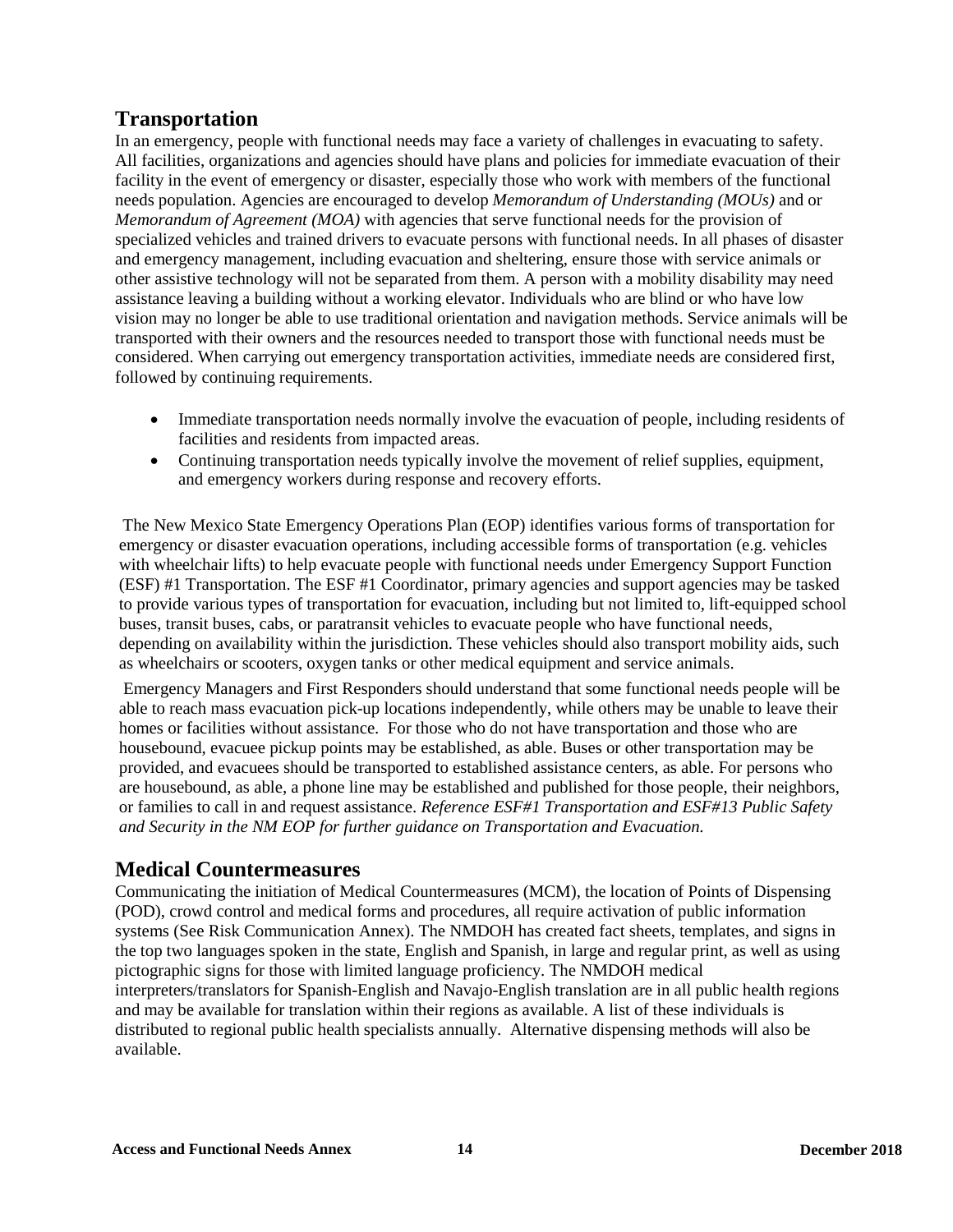The head of household allows one individual to pick up medical countermeasures for several individuals, if they have the requisite information on everyone in their group. This may prove the most successful method of dissemination for individuals living in group homes or whose who are homebound. Another alternative method is called a push method where medical countermeasures are delivered directly to institutions (pushed) and the institution takes on the responsibility of dispensing to their population. For large centralized groups it may be feasible to create a closed POD for that specific population. *Reference the NMDOH EOP Medical Countermeasures (MCM) Annex for further guidance.*

## **Shelter Operations**

Depending on the scope and severity of an emergency or disaster, the jurisdiction may provide residents and visitors with safe refuge in temporary shelters. These shelters may be operated by the local jurisdictional government or by a third party. Local jurisdictions may have requested assistance from the ESF 6 (Emergency Support Function 6 Mass Care) primary agency, supporting agencies and or the American Red Cross. It is critical to have agreements in place necessary to secure sheltering and feeding of most of those persons displaced. That reliance may also include provisions for caring for the functional need's populations. The needs of some people may be met within their current residence. Others may need assistance with evacuation. Families with functional need members will not be separated unless it is necessary for the health and safety of members. With individuals who are displaced from their homes by the disaster situation, attempts will be made to have or locate enough resources to assist people with functional needs.

Regardless of who operates a shelter, the *ADA* requires shelter operations to be conducted in a way that offers the functional needs population the same benefits provided to people without functional needs:

- Safety
- Comfort
- Food
- Medical care
- Support of family and friends

Since sheltering programs are critical to ensuring the safety of the functional need's population, *ADA* requirements for sheltering is discussed in greater detail in two (2) stand-alone technical assistance documents. These documents should be provided to shelter operators to assist them in planning to meet the need of the functional needs' population in the shelter environment.

While these technical assistance documents do not address all *ADA* compliance issues that may arise in emergency shelters, the documents address several the most common access problems. See Appendix:

- The ADA and Emergency Shelters: Access for All in Emergencies and Disasters
- ADA Checklist for Emergency Shelters

The New Mexico Human Services Department (HSD) will be the coordinating agency for the establishment and management of shelters within New Mexico. HSD, working with the Emergency Support Function #6 primary agencies: the American Red Cross and the Department of Homeland Security and Emergency Management, is responsible for the registration and recordkeeping for all people at those established facilities/shelters along with any other documentations required according to their criteria to establish shelters facilities. Shelters suitable for persons with functional needs share many of the same requirements as for the public and include basic protection options, in-place sheltering, and evacuation.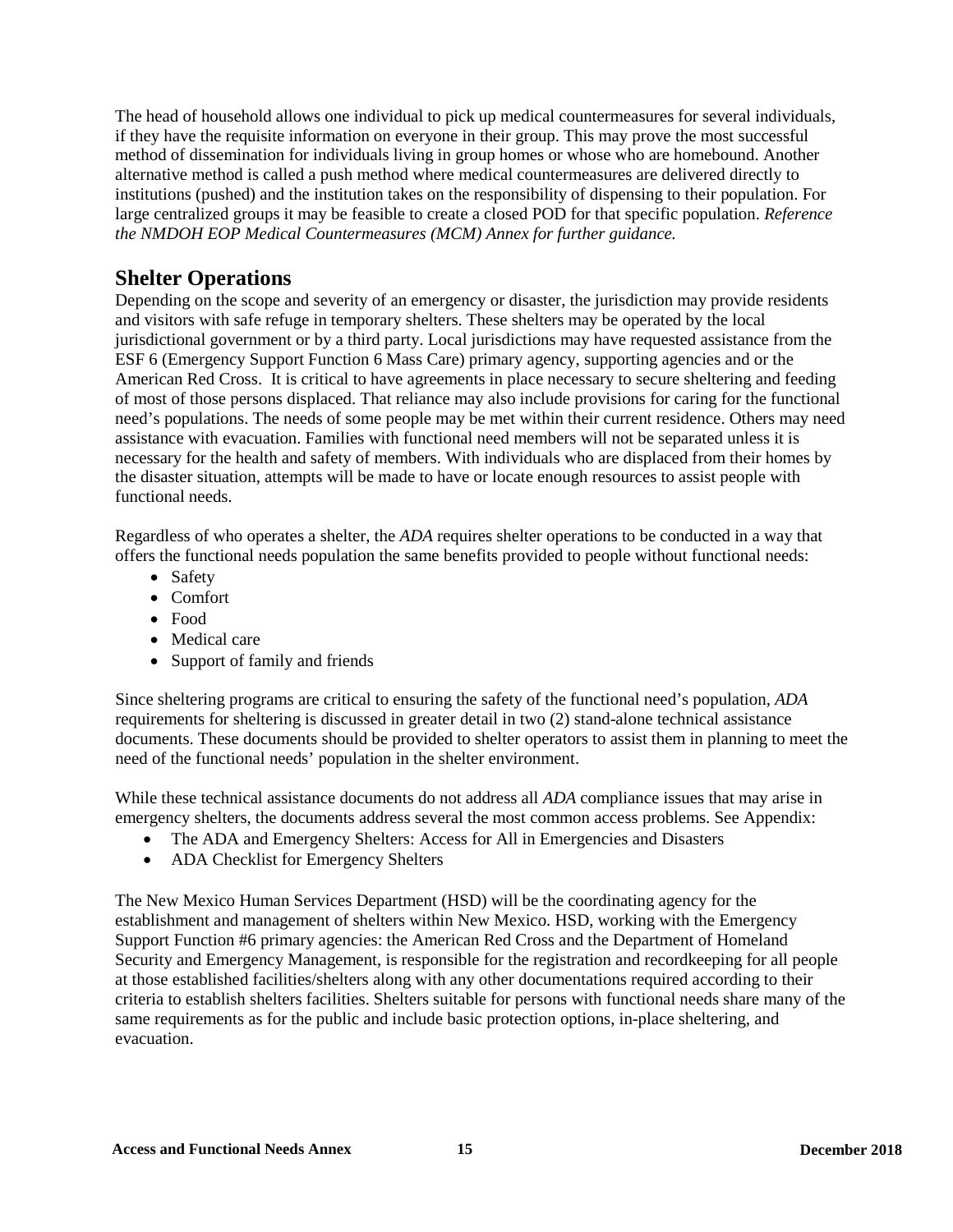The unique requirements for functional needs persons must be given careful consideration during the processes of selecting reception and care centers. These factors include:

- Ramp entrances and exits, doorways, hallways, paths
- Accessible restrooms
- Refrigeration for medications
- Emergency electric generator for respiratory and other equipment
- Availability for the delivery of oxygen and other services or supplies (privately supplied)
- Facilities for accommodating a service animal

Accessibility is the key in providing for modes of transportation and within the various forms of shelter that may be provided. Until all shelters have accessible parking, exterior routes, entrances, interior routes, toilets, provisions for refrigeration of medications and other back-up power requirements and the like, emergency managers will need to widely publicize to the public and to the response community the locations of the most accessible emergency facilities and what capabilities and limitations are associated with each. Many social services and benefit programs are often offered to those harmed by disaster and when offered, should be accessible to everyone.

Application procedures and crisis counseling should consider functional needs, allowing individuals to apply in different ways, and not be solely web-based, printed, telephonic or in inaccessible locations without appropriate accommodations being made. Announcements made verbally, on television, or radio will be:

- Made accessible through captioning
- Written
- Printed documents
- Posted on shelter bulletin boards
- Translated by a signed language interpreter

*Reference ESF#6 Mass Care, Emergency Assistance, Housing and Human Services in the NM EOP for further instructions on Shelters.*

## **Service Animals**

Some people utilize service animals, which could include guide and/or therapy dogs. Accommodations for these animals must be considered when developing evacuation and sheltering plans.

#### *NOTE: Service animals are not considered pets and perform functions to assist their owner in activities of daily living.*

Additionally, to be permitted into a shelter with their owner, the service animal cannot pose a direct threat to other animals or individuals residing in the shelter and must remain calm in public situations. A service animal will not be barred entry because those in the shelter have allergies to, or fear of, dogs. As a functional need individual and their service animal cannot be separated, every attempt to shelter the assistance animal with the individual will be made by providing shelter apart, but not isolated, from the main population in the same facility, room or area. Shelter operations will modify "no pets" policies to enable people and their service animals to remain together and allow for the care of their service animals. First responders, emergency management employees, and third parties who perform emergency- or disaster- related functions will understand the functional needs population must not be separated from their service animals even in places where pets are typically not allowed. Many people with functional needs rely on service animals to do things they cannot do themselves.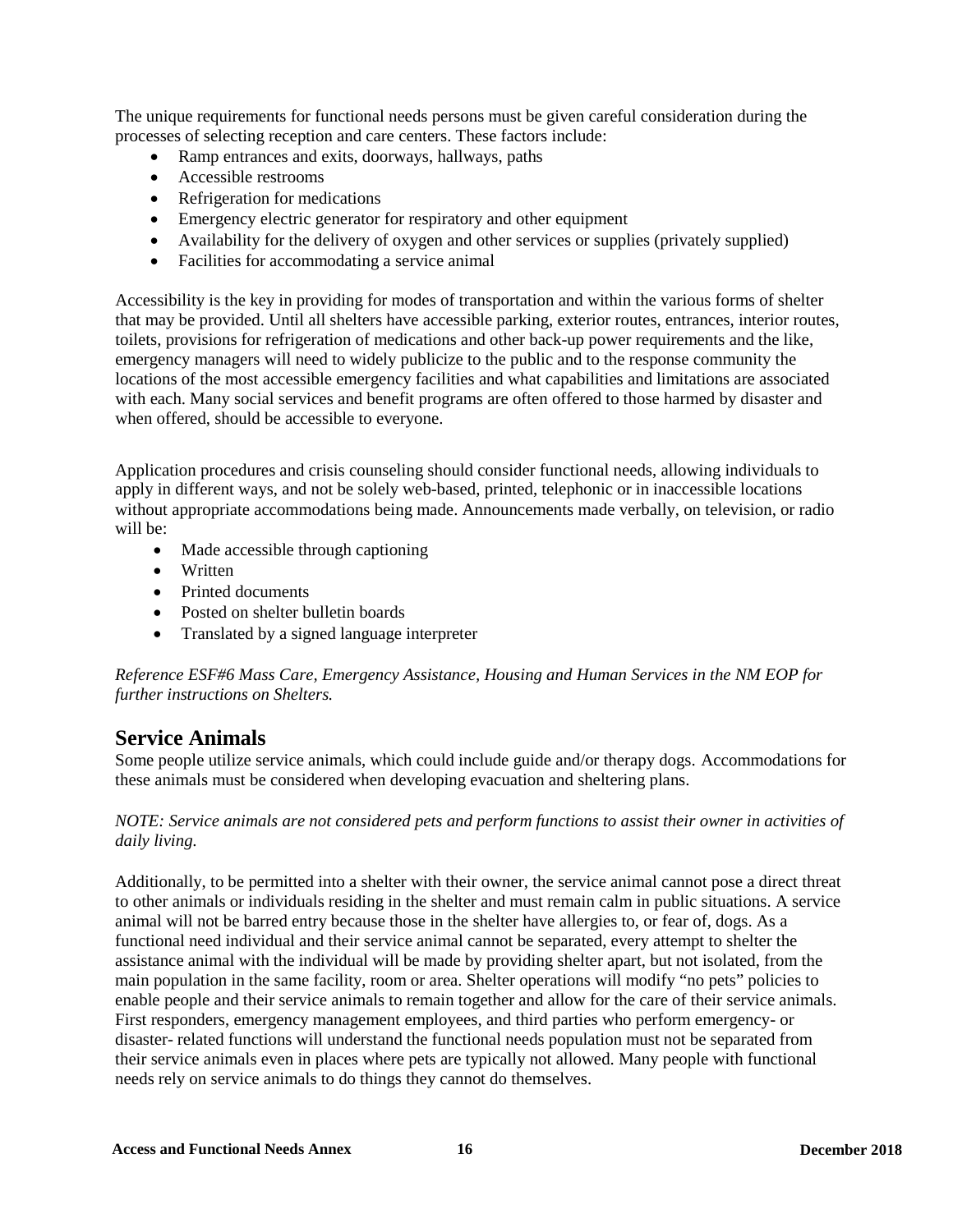When evacuating during an emergency, some individuals will be unable to transport enough food and water for their service animals. Shelter operations need to make food and water available, so individuals can feed and care for their service animals. Shelter operations must also make reasonable modifications to security screening procedures so that people with functional needs are not repeatedly subjected to long waits at security checkpoints simply because they have taken their security animals outside for relief. According to the *ADA*, only two (2) questions may be asked to determine if an animal is a trained service animal:

- 1. Is this animal a service animal required because of a disability?
- 2. What tasks or work has this animal been trained to perform?

If the answers to these questions reveal that an animal has been trained to assist a person with disabilities, that person will be allowed to access services, programs, activities, and facilities while accompanied by the service animal. Service animals do not require certification, identification cards or licenses, special equipment, or professional training. Local jurisdictions may have more legislation for service animals, thus emergency management are encouraged to determine their jurisdiction's policies.

## **Medical Treatment**

Many of the people with functional needs may be involved in full or part-time care. Clinics, hospitals, retirement homes, and licensed care form the core of support for the functional need populations Many receive care in their own home or those of family and friends, however. Organizations such as "meals on wheels," faith-based organizations and senior citizen agencies may be of assistance, as may the New Mexico Human Services Department (HSD) for behavioral health programs. Despite planning, some people with functional needs will find themselves in shelters without a supply of the medications or medical equipment they need.

For example, some medical insurance plans prohibit people from purchasing medication until their existing supply is almost gone. Also, those who are deaf or hard of hearing have hearing aid batteries or cochlear implant batteries that will need to be replaced regularly. Other people may be required to evacuate without medication or medical equipment or be inadvertently separated from medication or medical equipment during evacuation. Emergency managers and shelter operators need to plan and decide in advance so persons with functional needs can obtain emergency supplies of medications and equipment. Many people with functional needs require medication that must be refrigerated. Shelters need to have a safe and secure location with refrigeration where medications can be stored and accessed when needed., and licensed care facilities.

Some people with functional needs requires: ventilators, suctioning devices or other life sustaining equipment powered by electricity. Without electrical power, many of these individuals cannot survive. When electrical power is available, access should be given to people who depend on electrically powered equipment to survive. Many people with functional needs depend on battery-powered wheelchairs and scooters or other aids for independence. The batteries in these aids must be frequently recharged, or they will stop functioning. Without these aids, many people with functional needs will lose their ability to move about, they may be unable to participate in some services offered by the shelter, and/or they may need to depend more heavily on assistance from others. When possible, provide these individuals the opportunity to charge the batteries that power the equipment they use for independence

## **Re-entry**

People with functional needs may have more difficulty locating temporary housing or lodging than others. Temporary lodging or housing programs will often not be accessible to people with functional needs unless accessible hotel rooms or accessible temporary housing is available.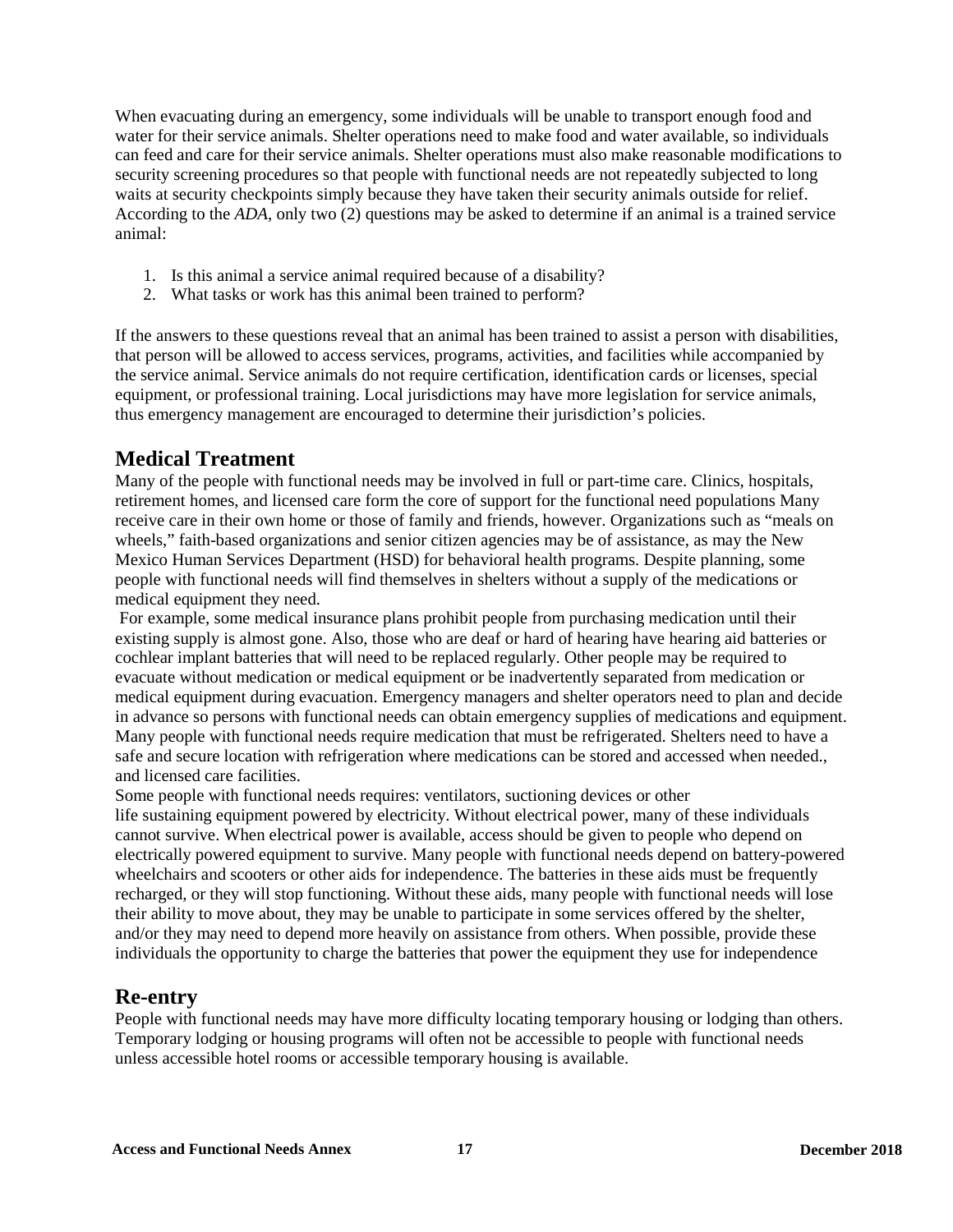People with functional needs may be unable to utilize temporary lodging or housing without assistance in locating a hotel room or housing that meets their needs or without accessible transportation. For example:

- Someone with a mobility disability may need to verify in person that an entrance to an apartment has no steps or that the accessible features of a bathroom or kitchen meet his/her needs.
- Some people who are blind or have limited vision may not be able to locate addresses in an unfamiliar community or determine if an apartment is clean and safe without assistance.

For these reasons, people with functional needs may need extra time and help, including transportation assistance, in locating housing.

The *ADA* generally requires people with functional needs to receive services in the most integrated setting appropriate to their needs unless doing so would result in a fundamental alteration services or impose undue financial and administrative burdens. To comply with this requirement and assist people with functional needs in avoiding unnecessary institutionalization, emergency managers and shelter operators will need to modify policies to give some people with functional needs the time and assistance they need to locate new lodging or housing.

To prepare for the potential need for temporary housing, the ESF #6 Mass Care, Emergency Assistance, Housing and Human Services Coordinator, in conjunction with ESF #14 Long-term Community Recovery and Mitigation, will identify available physically accessible short-term housing, as well as housing with appropriate communication devices, such as TTYs, flashing and vibrating doorbells and fire alarms. Temporary accessible housing (such as nearby accessible hotel rooms) may be used if people with functional needs cannot immediately return home after a disaster.

## **Recovery**

During disasters, government facilities can be damaged or destroyed. People with functional needs may rely more heavily on services in or from those facilities. Consideration and/or prioritization of repairing those facilities will be given on behalf of the individuals who utilize and require them. When altering or rebuilding after a disaster, local jurisdictions need to address all alterations to facilities and the design and construction of new or replacement facilities to comply with all applicable federal accessibility requirements.

## **Organization and Assignment of Responsibility**

Functional responsibilities assigned to local officials in an emergency need to be in accordance with the Constitution of New Mexico and with the ordinances of their individual city/county governments and should fall within the guidelines acceptable for persons with functional needs. Should the assignments within this plan for persons with functional needs conflict with the law, the law shall take precedence. Law enforcement, fire departments, health departments, public works, and all other local government agencies are responsible for conducting their routine and emergency services in ways that promote assistance to persons with functional needs.

The emergency management agency for local jurisdiction exercises has primary staff responsibility within the jurisdiction for advising and coordinating overall activities during the four phases of a comprehensive emergency management program that assists the population with functional needs. Most departments/agencies of government have emergency functions in addition to their normal, day-today duties. These emergency functions usually parallel or complements normal functions. Each department/agency is responsible for developing and maintaining their emergency management procedures. Caring for functional needs populations is the primary responsibility of local jurisdictions.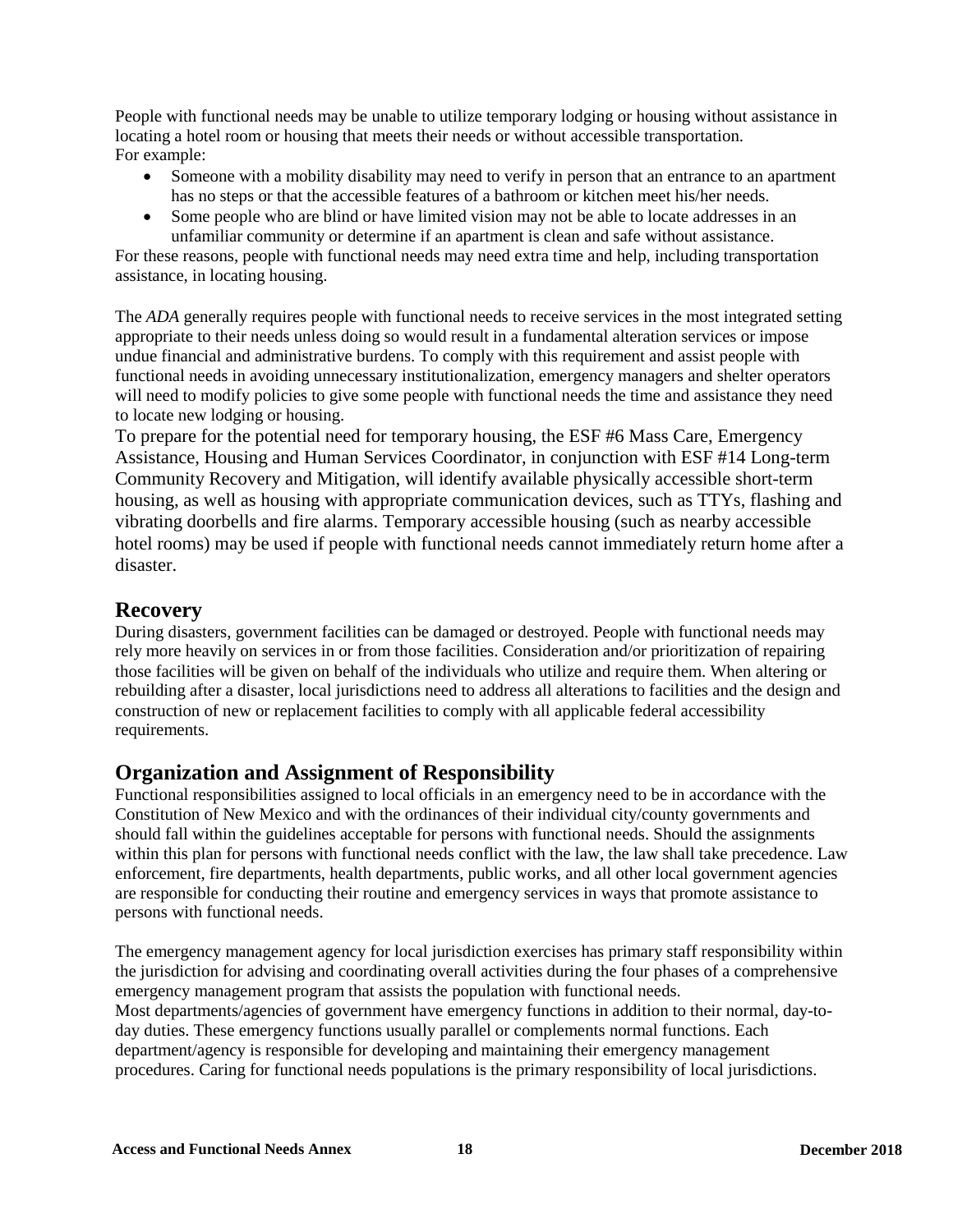State agencies with primary and supportive responsibility will coordinate in conjunction with the agencies listed below to ensure the proper level of assistance oversight, guidance, training, and planning is carried out efficiently and effectively.

A Functional Needs Coordinator should be identified to provide expertise for the emergency planning process and support the Incident Commander, Planning Section, and/or the Operations Section during an emergency.

In responding to emergencies, functional areas in the DOC are activated as necessary. Although all sections of the DOC Team should be sensitive to functional needs, several DOC staffing functions have significant responsibilities for people with functional needs.

#### **Functional Needs Coordinator**

- Evaluate operations in the context of special needs populations in the Operational Area and coordinate with all sections of the DOC to facilitate consideration of functional needs in all aspects of response and recovery planning
- Assess the impact and suitability of Action Plans and proposed activities upon persons with functional needs
- Ensure that people with functional needs receive adequate attention in planning and communication functions
- Ensure that language and disability program access and physical accessibility issues are addressed at all levels of emergency response

#### **Public Information Officer**

• Disseminate timely and accessible emergency public information using multiple methods (e.g., television, radio, Internet, sirens) to reach individuals with sensory, intellectual, and cognitive disabilities, as well as individuals with limited English proficiency and families of children with sensory and cognitive disabilities

#### **Medical/Health Branch Coordinator**

- Coordinate and manage the allocation of available disaster medical and health resources to support disaster medical, health and mental health operations in the affected area
- Determine the disaster medical, health and mental health impact of the event on the affected population and medical and health infrastructure

#### **Care and Shelter Branch Coordinator**

- Ensure adequate accessible shelters that fully address the requirements of children, including those with medical needs
- Allocate adequate shelter space for families who have children with special needs (i.e., disabilities and chronic medical needs) who may need additional space for assistive devices (e.g., wheelchairs, walkers)
- Ensure the Care and Shelter Annex includes mechanisms or processes for handling of and providing for unaccompanied minors in shelters
- Ensure that general population shelters are accessible (i.e. conformant with Americans with Disabilities Act Accessibility Guidelines) and are planned to address the physical, programmatic, and communications accessibility requirements of individuals with disabilities and others with access and functional needs
- Provide guidance to shelter operators on the admission and treatment of service animals

#### **Planning/Intelligence Section**

• Update demographic data on the number of individuals in the community with disabilities and others with access and functional needs, including the number of children and where they tend to be (e.g., schools, daycare facilities).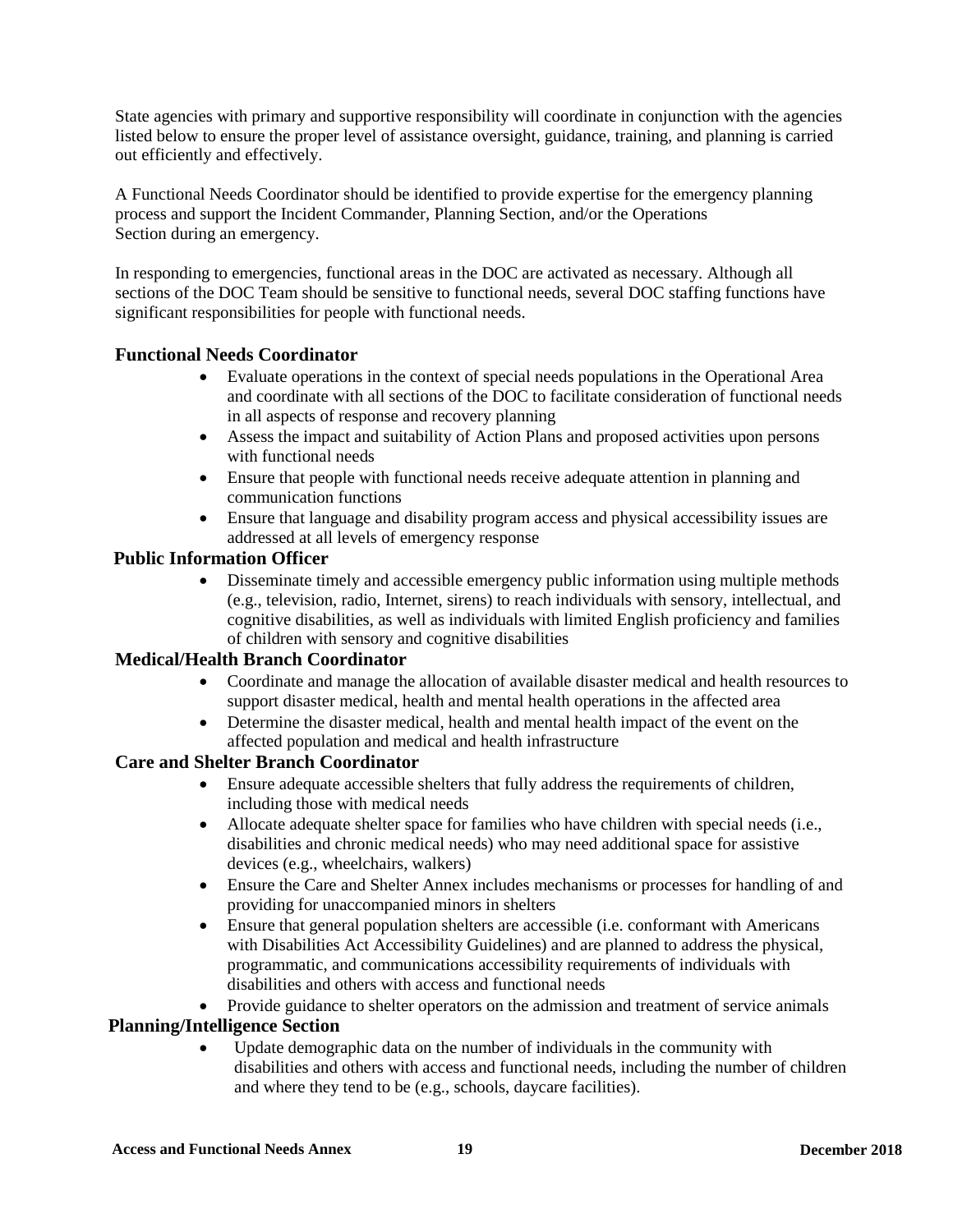### **Logistics Section**

- Ensure availability of necessary developmentally appropriate supplies (e.g., diapers, formula, and age appropriate foods), staff, medicines, durable medical equipment, and supplies that would be needed during an emergency for children with disabilities and other special health care needs
- Direct supporting departments and agencies to furnish materials a commodity for individuals with disabilities and others with access and functional needs
- Coordinate transportation and paratransit for persons with access and functional needs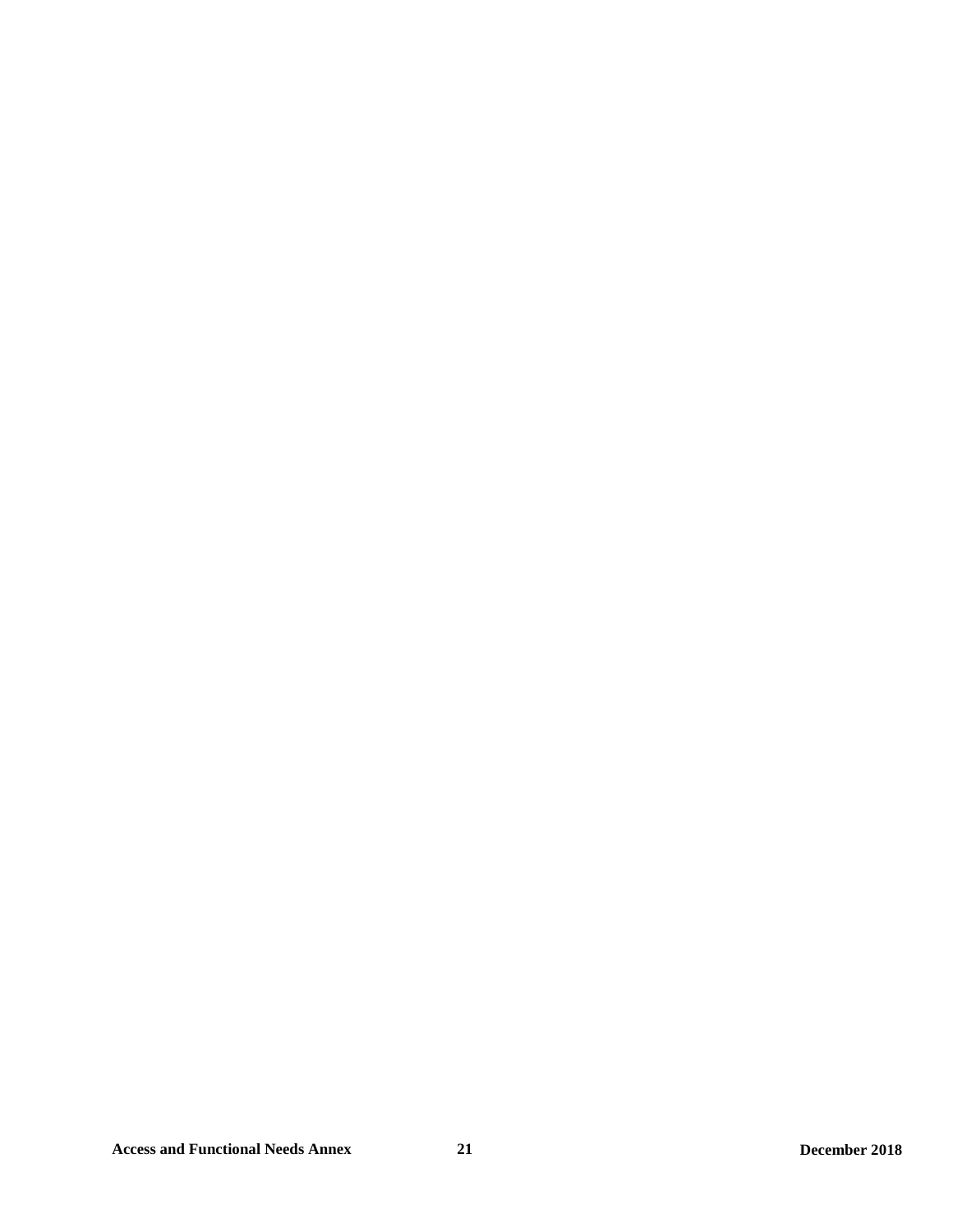# **Appendix A. Access and Functional Needs Categories**

| <b>Category and Description</b>                                                                                                                                                                                                                                                                                                                                                                                                                                                                                                                                                                                                            | <b>Lessons Learned</b>                                                                                                                                                                                                                                                                                                                                                                                                                                                                                                                                                                                                                                                                                                                                                                                                                                                                                                                                                                                                                                                                                                                                                                                               |
|--------------------------------------------------------------------------------------------------------------------------------------------------------------------------------------------------------------------------------------------------------------------------------------------------------------------------------------------------------------------------------------------------------------------------------------------------------------------------------------------------------------------------------------------------------------------------------------------------------------------------------------------|----------------------------------------------------------------------------------------------------------------------------------------------------------------------------------------------------------------------------------------------------------------------------------------------------------------------------------------------------------------------------------------------------------------------------------------------------------------------------------------------------------------------------------------------------------------------------------------------------------------------------------------------------------------------------------------------------------------------------------------------------------------------------------------------------------------------------------------------------------------------------------------------------------------------------------------------------------------------------------------------------------------------------------------------------------------------------------------------------------------------------------------------------------------------------------------------------------------------|
| <b>Category I: Economic Disadvantage</b><br>This is a sweeping category because many special<br>populations live at or below the federal poverty<br>level; thus, under this category other needs will<br>occur. But if resources permit a community to<br>address nothing more than one special population<br>using poverty as a descriptor can help reach many<br>people with special needs. If a community maps its<br>area of deep poverty, health and emergency<br>providers will clearly be able to see where extra<br>help will be needed in any emergency. They may not<br>have the ability or means to respond in an<br>emergency. | People who are economically disadvantaged can be reached through<br>traditional communication channels, particularly television and radio.<br>Messages should be simple and directions easy to follow.<br>The biggest barrier to receiving and acting on health information for<br>this population is an apparent lack of awareness of possible threats<br>to their health and their family's wellbeing.<br>Brochures, refrigerator magnets, picture books, and posters can be<br>distributed through trusted individuals in health clinics, hospital<br>emergency rooms, schools, human service agencies, and<br>neighborhood community centers.<br>In an emergency, you may need to use recognized community<br>leaders to broadcast messages on television and radio<br>in the event of power failure, outreach may require door-to-door<br>contact and/or reaching people at venues where they may have<br>gathered.                                                                                                                                                                                                                                                                                             |
| <b>Category II: Limited Language</b><br>This category would include people who have<br>limited or no English speaking or reading skills, and<br>people with low literacy skills in any language.                                                                                                                                                                                                                                                                                                                                                                                                                                           | Within this broad population category, you may identify common<br>characteristics such as:<br>Cultural differences in healthcare and medical practices vary<br>significantly from group to group and from the mainstream<br>population.<br>Language is the main barrier for some Asian Americans.<br>American Indians are not always hard to reach because of their<br>close-knit community and tribal leadership but may tend to require<br>tailored messages because of cultural prohibitions<br>Specific cultural and linguistic identifiers are important in defining<br>functional needs populations. Hispanics/Latinos define themselves<br>according to national origin. They speak different dialects and have<br>different cultural practices. People who have limited or no English-<br>speaking skills, people who are deaf, and some elderly people will<br>have difficulty understanding verbal instructions in English. All<br>printed information such as brochures, posters, directional signs,<br>and pocket guides should be bilingual (English and Spanish) and if<br>possible in other languages dominant in your jurisdiction as well as<br>verbally recorded for those with sight limitations. |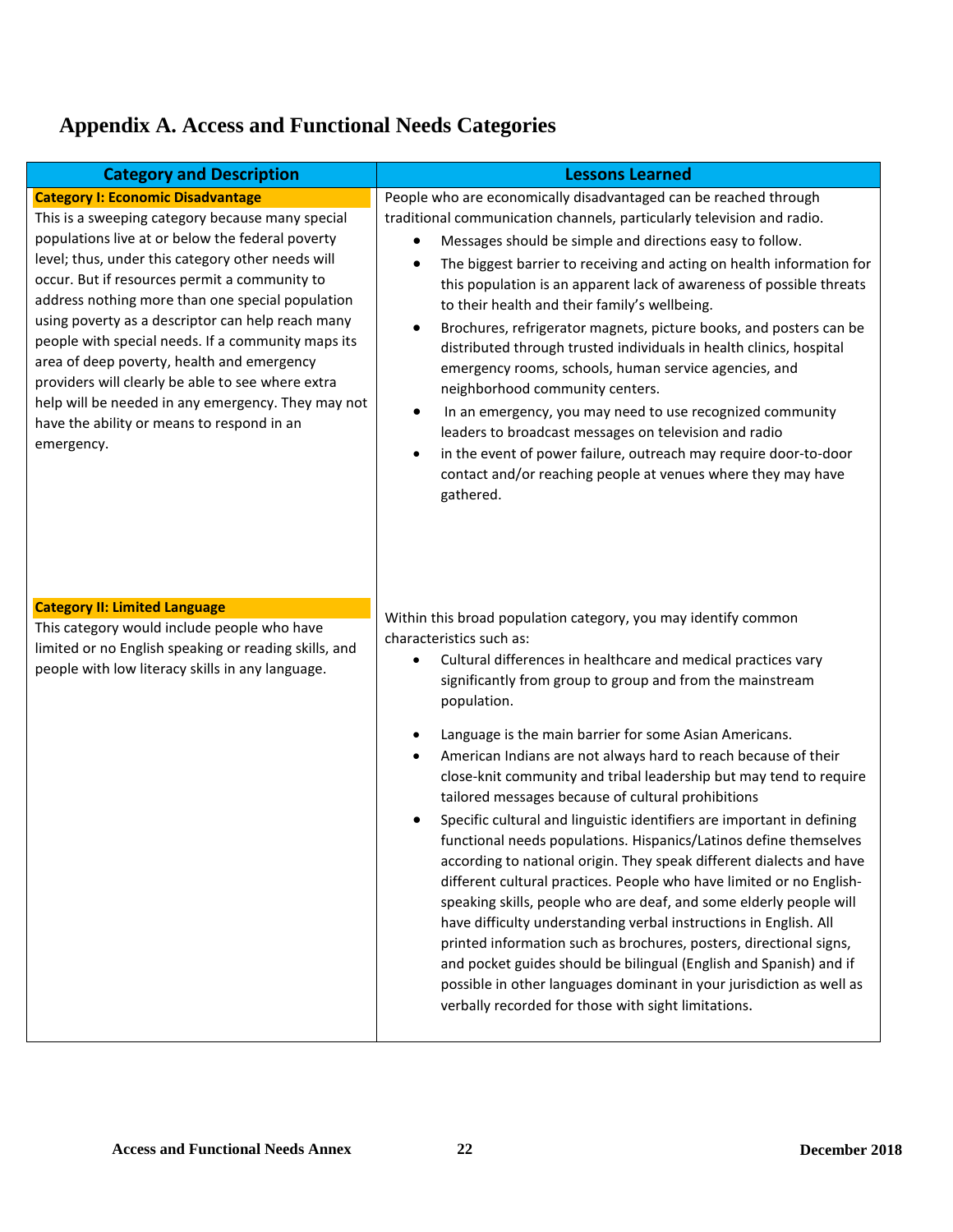| <b>Category II: Limited Language</b><br>This category would include people who have<br>limited or no English speaking or reading skills, and<br>people with low literacy skills in any language.                                                                                                                                                                                                                                                                                                                                                                                                                                                                                                                                                                                                                                                                         | A more cost-efficient approach would be to develop picture books,<br>pockets guide and directional signs using universal symbols and<br>maps.<br>Another aid could be "I speak" cards. These are the size of a<br>$\bullet$<br>business card and convey the message "I speak (language). I need<br>an interpreter," in English and the person's native language.<br>These materials can be prepared in advance of a crisis, distributed<br>$\bullet$<br>through multicultural community centers, ESL classes, places of<br>worship, and ethnic markets. They can also be available at<br>emergency shelters.<br>The importance of ethnic media in reaching people who speak little,<br>or no English is still underestimated by most health and emergency<br>planners. Every day, 25 percent of the adults in the United States<br>use ethnic media; for many, it is the only media they use.                                                                                                                                                                                                                                                                                                                                                                                                                                                                                                                                                                                                                                                                                                                                                |
|--------------------------------------------------------------------------------------------------------------------------------------------------------------------------------------------------------------------------------------------------------------------------------------------------------------------------------------------------------------------------------------------------------------------------------------------------------------------------------------------------------------------------------------------------------------------------------------------------------------------------------------------------------------------------------------------------------------------------------------------------------------------------------------------------------------------------------------------------------------------------|----------------------------------------------------------------------------------------------------------------------------------------------------------------------------------------------------------------------------------------------------------------------------------------------------------------------------------------------------------------------------------------------------------------------------------------------------------------------------------------------------------------------------------------------------------------------------------------------------------------------------------------------------------------------------------------------------------------------------------------------------------------------------------------------------------------------------------------------------------------------------------------------------------------------------------------------------------------------------------------------------------------------------------------------------------------------------------------------------------------------------------------------------------------------------------------------------------------------------------------------------------------------------------------------------------------------------------------------------------------------------------------------------------------------------------------------------------------------------------------------------------------------------------------------------------------------------------------------------------------------------------------------|
| <b>Category III: Disability</b><br>The disability category can include people who have<br>physical, mental, sensory, or cognitive limitations.<br>The most evident people in this category are those<br>who are blind, deaf and hard of hearing, as well as<br>people who have high-risk or chronic health<br>conditions that affect mobility or make them<br>electricity dependent. Mental disabilities are<br>thought by many health and emergency planners to<br>be the most challenging functional need in<br>widespread emergencies because people who<br>cannot understand and/or follow directions<br>potentially jeopardize others in addition to<br>themselves. Mental disability is a population<br>category that planners say they often leave until<br>last, but such functional needs people will require<br>priority attention in some emergency settings. | You may find that people who live in rural areas often believe they are at<br>low risk for terrorism. Yet, they are vulnerable because they live near farms<br>and raw food supplies, many power facilities, and U.S. military facilities.<br>Other commonalities that geographically and culturally isolated groups<br>might share include:<br>Sheriffs, deputies, and postal workers can be good sources of<br>information about rural residents and tourists/campers. But, many<br>times, emergency crews and sheriff's deputies cannot physically<br>reach some areas during floods, blizzards, and other natural<br>disasters.<br>Rural residents also include migrant workers who may face<br>additional barriers of language and culture.<br>Churches in rural areas and urban centers are a common source of<br>$\bullet$<br>community information.<br>Many remote rural areas have spotty or unreliable radio and<br>television signals and little cell phone coverage.<br>Factors that isolate people in dense urban areas-poverty,<br>$\bullet$<br>homelessness, low literacy, limited language competence, age-<br>also come into play in overcoming barriers to receiving and<br>responding to public health and emergency messages.<br>As with other populations, messages should be brief, worded<br>simply, transmitted through pictures and other visual aids.<br>People who work at shelters and food banks and police on patrol<br>are most likely to know people who are homeless.<br>Door-to-door outreach, calling trees, and recognized neighborhood<br>leaders can be effective in reaching isolated urban dwellers. |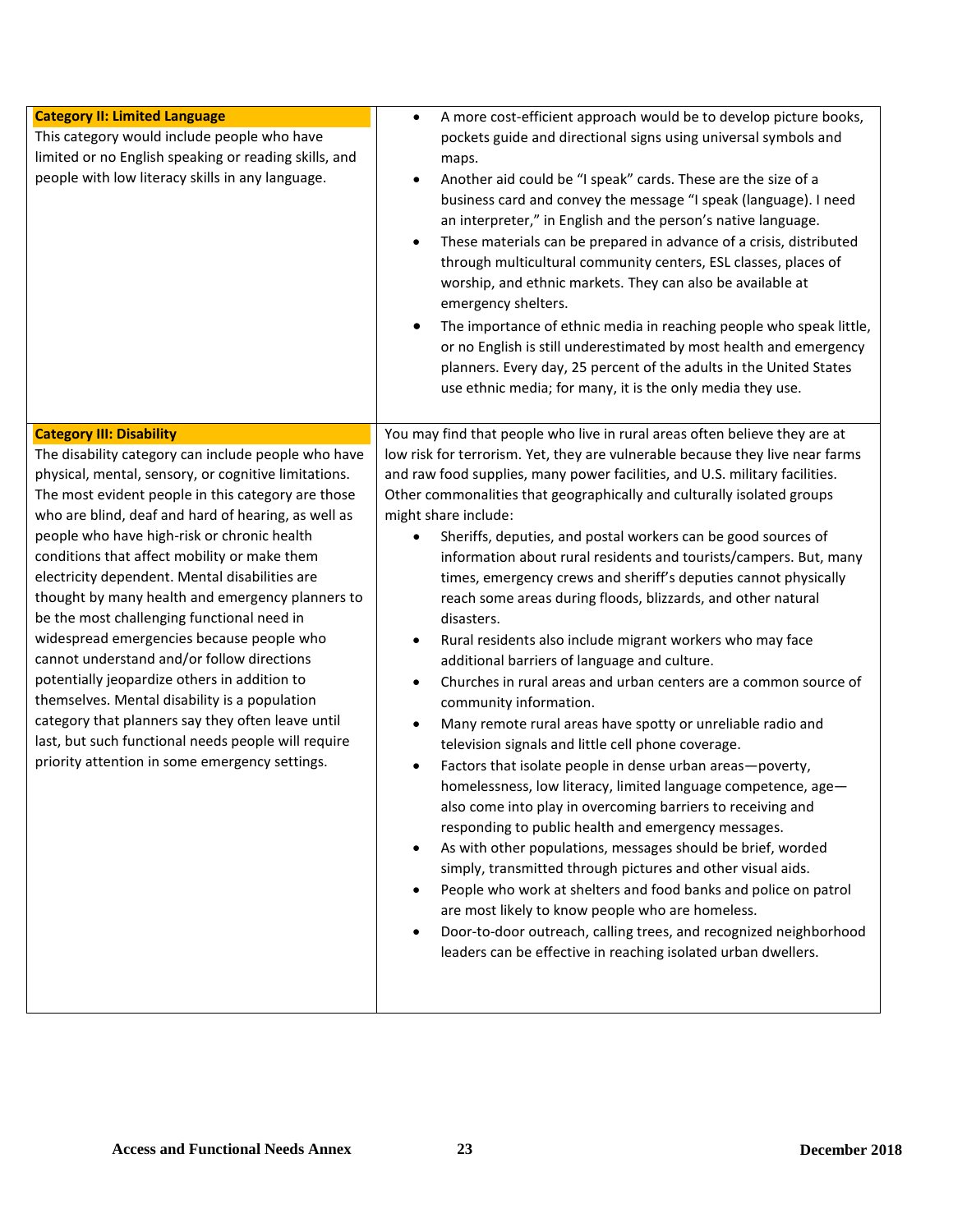#### **Category IV: Cultural/Geographic Isolation**

People can be isolated whether they live in a remote frontier or in the middle of a densely populated urban core. Rural populations include ranchers, farmers, and people who live in sparsely populated mountain and hill communities or small remote towns. They are vulnerable due to lack of capacity, resources, equipment, and professional personnel needed to respond to a large-scale crisis. In the urban areas, people can be isolated by their language skills, lack of education, cultural prohibitions, chronic health problems, fear, lack of transportation or access to public transit systems, unemployment, and other factors. While they may have access to mass media, they may not have the ability or means to respond in an emergency. "Temporary residents" can be a major population for many communities, but there are enormous differences in temporary residents on a military base, a college campus, or in-migrant workers' camps or the homeless population.

#### **Category V: Age**

While many people who are over 64 years of age are competent and able to access healthcare or provide for themselves in an emergency, age can exacerbate a person's vulnerabilities. Chronic health problems, limited mobility, sight, hearing, social isolation, fear, and/or reduced income can put older adults at risk. Infants and children under the age of 18 can also be vulnerable, particularly if they are separated in an emergency from their parents or guardians. They may be at school, in daycare, or in a hospital or other institution, places where parents can expect them to be cared for during the crisis. There are, however, increasing numbers of young children home alone after school, a factor that puts them at high risk in an emergency. In addition, separation of family members can cause its own havoc in a crisis, as demonstrated during evacuations for the 2005 hurricane season when members of some families were separated during the event or sent to separate shelters, even to different states.

Must people over the age of 64 and children ages 5 and older can be reached through television, radio, and printed materials. Some, however, have hearing, sight, speech, physical, and cognitive impairments that can prevent them from understanding and responding to public health information and emergency directions.

- You may need to work through trusted caregivers, family members, and neighbors.
- A senior citizen calling tree, in which senior citizens volunteer to call other seniors in their community, can be an effective outreach tool for both ordinary and crisis communication.
- Very young children and school aged children who are in daycare or school can be reached through their teachers, daycare providers and family members with messages that promote awareness of public health issues and family emergency planning.
- Many families bring their children to focus groups, community roundtables and other public involvement meetings. Simple coloring books can easily be created with pictures that illustrate good health habits and public health services and personnel who can be trusted in a variety of circumstances.
- If the individual and the animals cannot be separated due to the individual's handicap, the assistance animals will be sheltered in the same facility. Service animals are not pets. It is recommended that individuals make plans for their pets, should evacuation be necessary.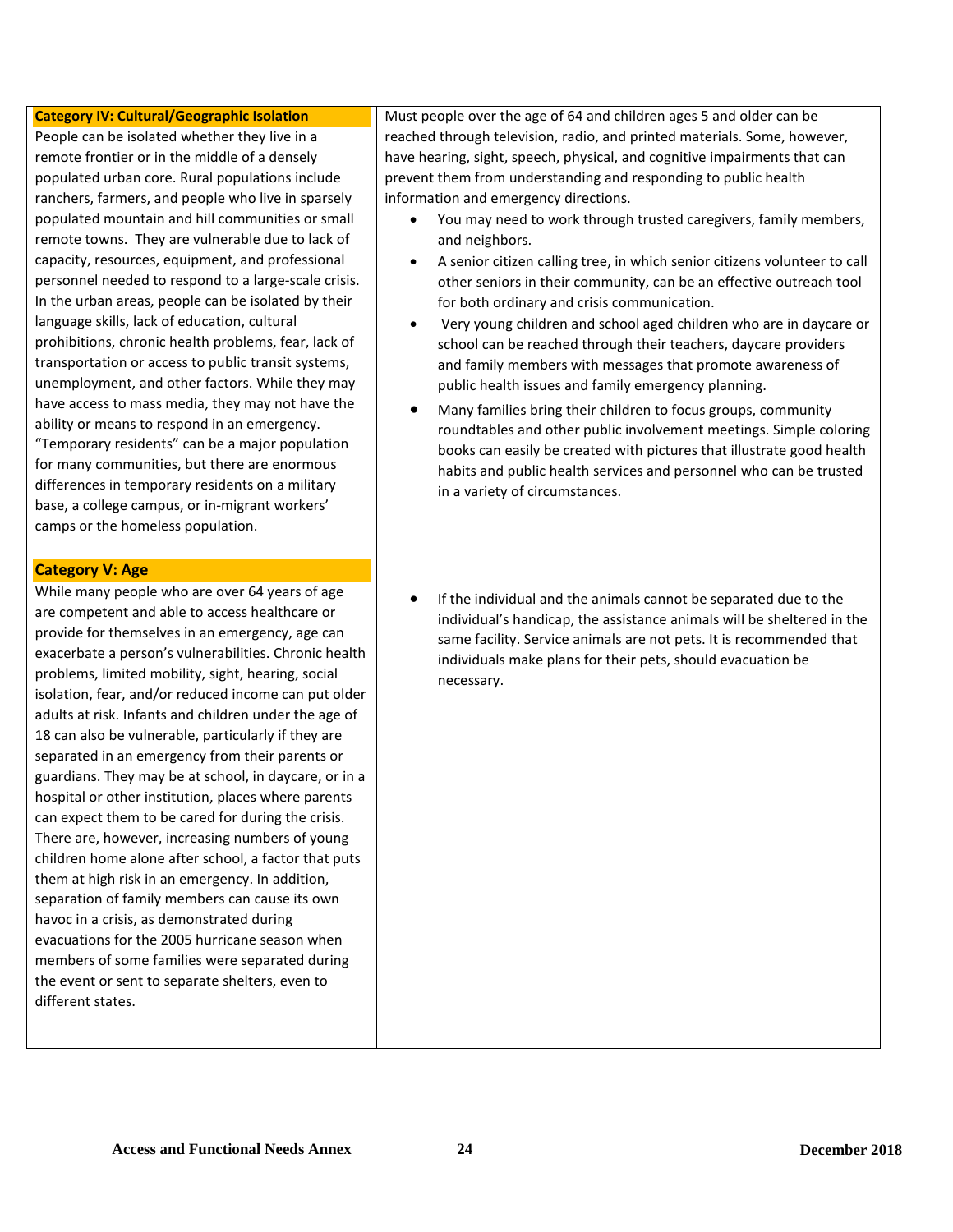## **Appendix B. Definitions**

**Access:** The ability to fully use, enjoy, and integrate into any programs, services, activities, goods, facilities, privileges, advantages, or accommodations provided by a public or private (for-profit or not forprofit) entity, any contracted entity, or entity that provides emergency services, including sheltering, for individuals with disabilities as defined by the ADA Amendments Act of 2008, P.L. 110‐325, and those associated entities. (FEMA *Guidance on Planning for Integration of Functional Needs Support Services in General Population Shelters*)

**Access and Functional Needs:** Those actions, services, accommodations, and programmatic, architectural, and communication modifications that a covered entity must undertake or provide to afford individuals with disabilities a full and equal opportunity to use and enjoy programs, services, activities, goods, facilities, privileges, advantages, and accommodations in the most integrated setting. These actions are considering the exigent circumstances of the emergency and the legal obligation to undertake planning and prepare to meet the disability-related needs of individuals who have disabilities as defined by the ADA Amendments Act of 2008, P.L. 110‐325, and those associated with them. (FEMA *CPG 101*)

**Accessible:** Having the legally required features and/or qualities that ensure entrance, participation and usability of places, programs, services and activities by individuals with a wide variety of disabilities. (FEMA *Glossary of Terms*)

**Disability (individual with)**: A person who has a physical or mental impairment that substantially limits one or more major life activities, a person who has a history or record of such an impairment, or a person who is perceived by others as having such an impairment. (FEMA *Glossary of Terms*)

**Consumable Medical Supplies (CMS)**: Medical supplies (medications, diapers, bandages, etc.) that are ingested, injected, or applied and/or are one time use only. (FEMA *Guidance on Planning for Integration of Functional Needs Support Services in General Population Shelters*)

**Disability (individual with)**: A person who has a physical or mental impairment that substantially limits one or more major life activities, a person who has a history or record of such an impairment, or a person who is perceived by others as having such an impairment. (FEMA *Glossary of Terms*)

**Durable Medical Equipment (DME):** Medical equipment (e.g., walkers, canes, wheelchairs, etc.) used by persons with a disability to maintain their usual level of independence. (FEMA *Guidance on Planning for Integration of Functional Needs Support Services in General Population Shelters*)

**Functional Needs Support Services:** Services that enable children and adults to maintain their usual level of independence in a general population shelter. FNSS includes:

- Reasonable modification to policies, practices, and procedures
- Durable medical equipment (DME)
- Consumable medical supplies (CMS)
- Personal assistance services (PAS)
- Other goods and services as needed (FEMA *Guidance on Planning for Integration of Functional Needs Support Services in General Population Shelters*)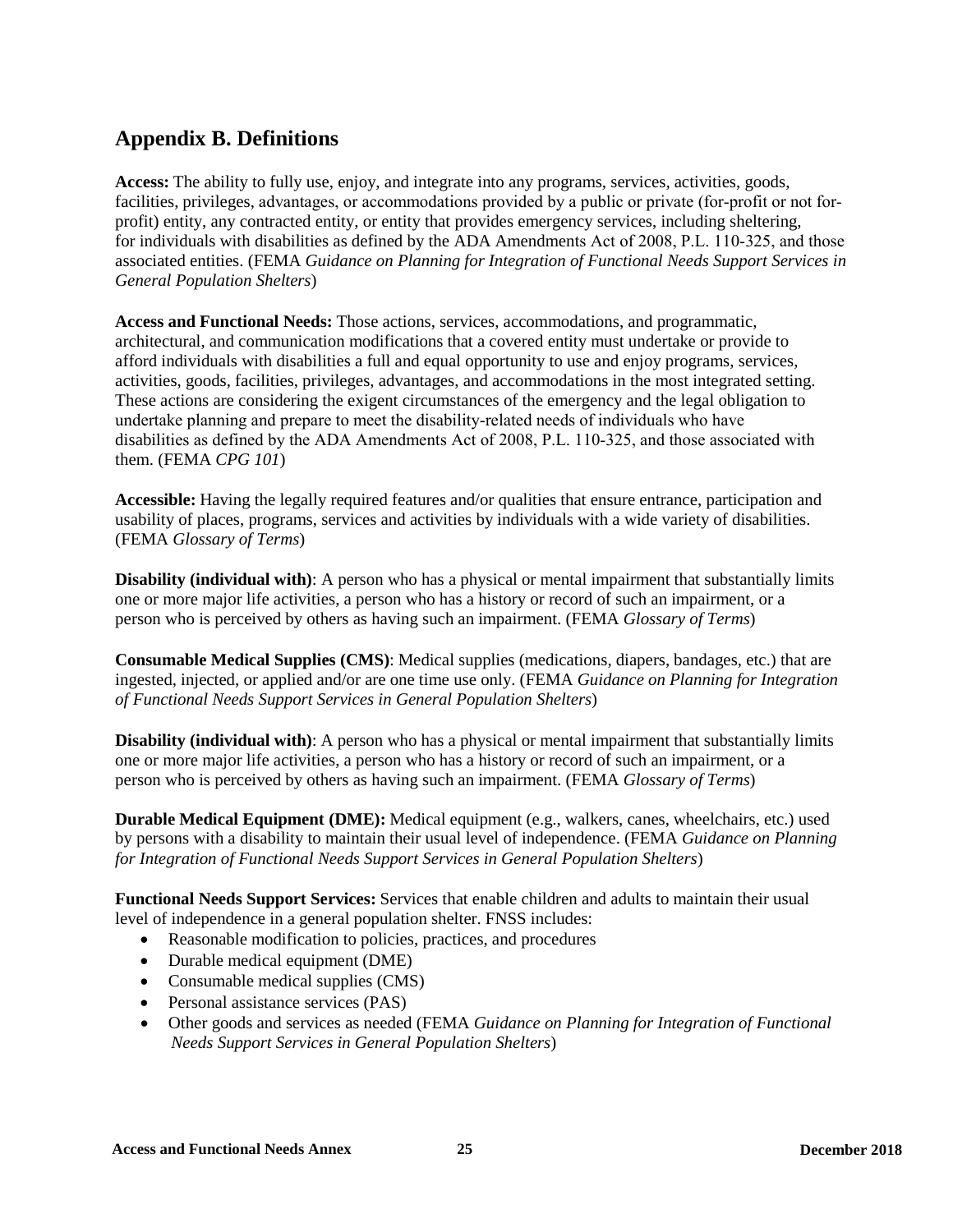**Paratransit:** The family of transportation services which falls between the single occupant automobile and fixed route transit. Examples of paratransit include taxis, carpools, vanpools, minibuses, jitneys, demand responsive bus services, and specialized bus services for the mobility impaired or transportation disadvantaged.

**Reasonable Accommodation/Reasonable Modification**: In general, an accommodation is any change to the rules, policies, procedures, environment or in the way things are customarily done that enables an individual with a disability to enjoy greater participation. A requested accommodation is unreasonable if it poses an undue financial or administrative burden or a fundamental alteration in the program or service. (FEMA *Glossary of Terms*)

**Service Animal:** Any guide dog, signal dog, or other animal individually trained to assist an individual with a disability. (FEMA *CPG 101*)

**Shelter:** A temporary facility which provides housing and basic services until persons can return home or obtain temporary or permanent housing elsewhere. (FEMA *Guidance on Planning for Integration of Functional Needs Support Services in General Population Shelters*)

**Undue Hardship:** An excessive difficulty or expense required to provide a reasonable accommodation considering the resources of the facility asked to provide the accommodation and other relevant factors. (FEMA *Glossary of Terms*)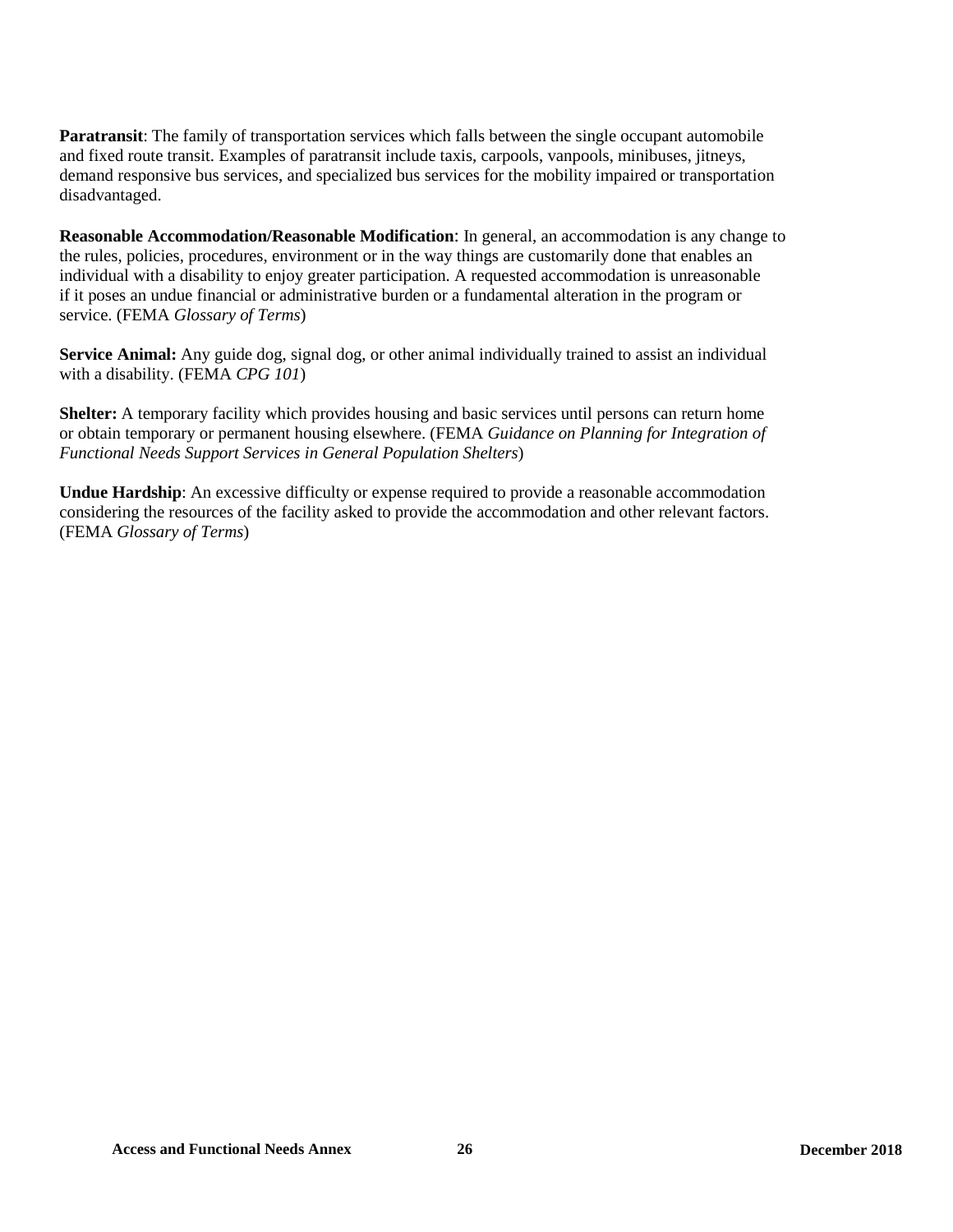## **Appendix C. References**

California Code of Regulations, Title 19, Division 2, OES SEMS Regulations CALEMA Office for Access and Functional Needs. (n.d.). *Guidance on Planning and Responding to the Needs of People with Access and Functional Needs.* Retrieved June 23, 2011, from Office for Access and Functional Needs

#### [http://www.oes.ca.gov](http://www.oes.ca.gov/)

Guidance on Planning and Responding to the Needs of People with Access and Functional Needs Clary, C., & Pui‐Ka So, A. (2010). Changing the nature of special needs: Utilizing a function‐based approach to special needs planning. *Journal of Emergency Management,* 11‐19

Department of Homeland Security. (2008). *National Response Framework.* Washington DC: US Department of Homeland Security

Federal Emergency Management Agency. (2010). *CPG 101 Developing and Maintaining Emergency Operations Plans.* Washington DC: US Federal Emergency Management Agency

Federal Emergency Management Agency. (2010). *Guidance on Planning for Integration of Functional Needs Support Services in General Population Shelters.* Washington DC: US Federal Emergency Management Agency

Federal Emergency Management Agency, DHS Office for Civil Rights and Civil Liberties. (2008). *CPG 301 Interim Emergency Management Planning Guide for Special Needs Populations.* Washington DC: Federal Emergency Management Agency

Isaacson‐kailes, J., & Enders, A. (2006). Moving Beyond "Special Needs": A Function Based Framework for Emergency Management and Planning. *Journal of Disability Policy Studies*

National Organization on Disability. *Guide on the Special Needs of People with Disabilities for Emergency Managers, Planners and Responders.* Washington DC: National Organization on Disability

US Department of Health and Human Services, Centers for Disease Control and Prevention, Office of Public Health Preparedness and Response. (n.d.). *Public Health Workbook to Define, Locate and Reach Special, Vulnerable, and At‐risk Populations in an Emergency.* Retrieved June 23, 2011, from Office of Public Health Preparedness and Response: http://www.bt.cdc.gov/workbook/#download Xenaxis, A. (2011)

Federal Emergency Management Agency's Guidance on Planning for Integration of Functional Needs in General Population Shelters: Progress despite practical impediments. *Journal of Emergency Management,* 9‐13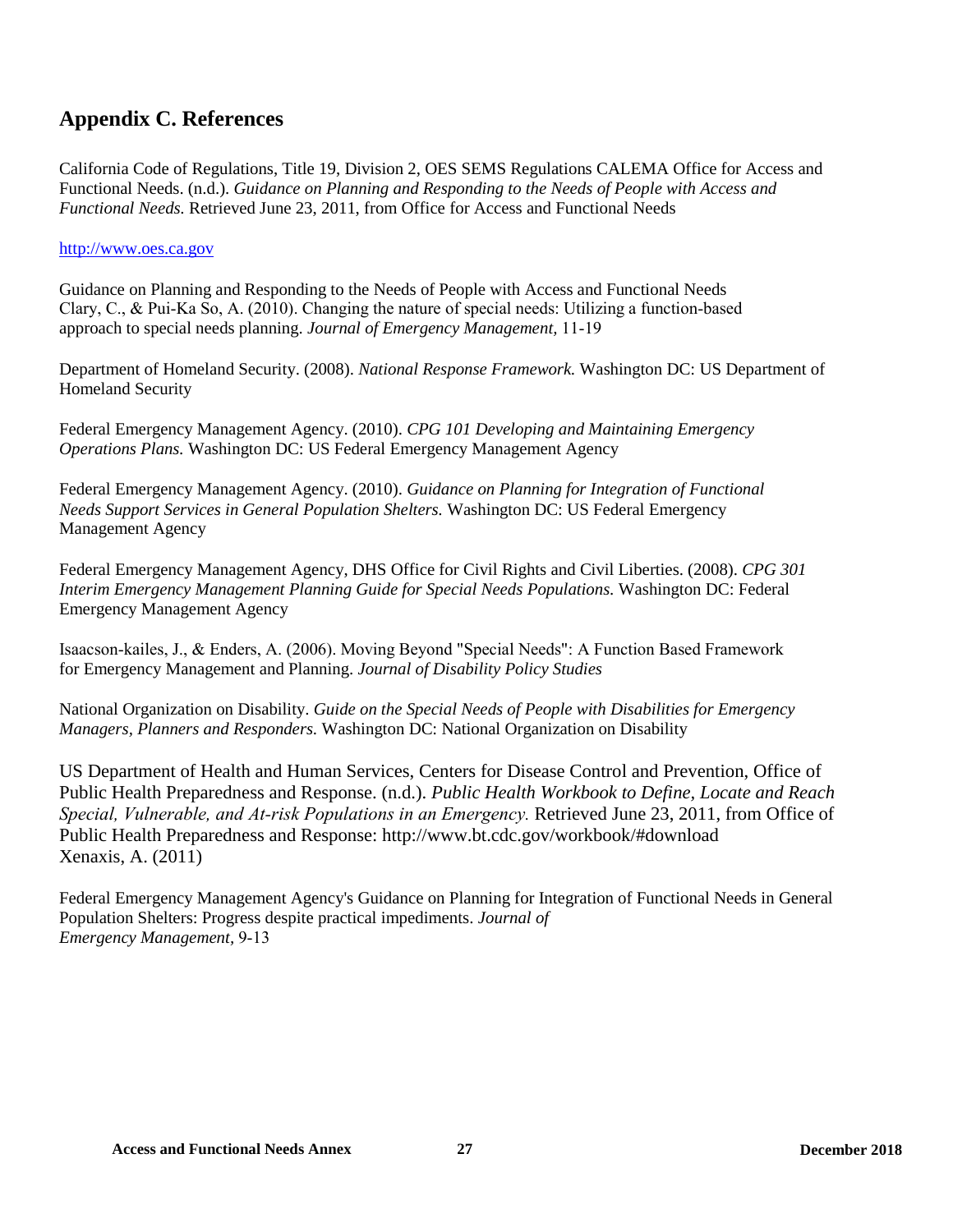# **Appendix D. CMIST Functional Needs Framework**

Adapted from *"A Function Based Framework for Emergency Management and Planning"* by J. Kailes and A. Enders*.*

The following needs are met through collaborations with community partners. Services are not solely provided by the County. Services are not guaranteed.

## *COMMUNICATION NEEDS*

| Who is affected                                          | How we meet their needs                           |
|----------------------------------------------------------|---------------------------------------------------|
| Large populations who may not be able to:                | Provide sign language interpreters and high-tech  |
| Hear verbal announcements<br>$\bullet$                   | communication boards when available               |
| See directional signage to assistance services<br>٠      |                                                   |
| Understand how to get food, water and<br>$\bullet$       | Use written notes when necessary                  |
| other assistance because of limitations in:              | Use low-tech communication boards (image-based    |
| a. Hearing<br>b. Seeing                                  | flip charts) to communicate with individuals with |
| Understand written or verbal<br>$\bullet$                | speech or cognitive disabilities                  |
| announcements                                            |                                                   |
| These populations will be diverse and may have:          | Use both language and pictograms on signage       |
| Reduced or no ability to speak, see or hear<br>$\bullet$ | when available                                    |
| Limitations in learning and understanding<br>٠           |                                                   |
| Limited or no ability to speak, read or<br>$\bullet$     | Use government TV channel                         |
| understand English                                       | Use social media and text messaging               |

# *MEDICAL NEEDS*

| Who is affected                                      | How we meet their needs                           |
|------------------------------------------------------|---------------------------------------------------|
| Those who do not have or have lost adequate          | Provide medical staff, including doctors, nurses, |
| support from family or friends may need              | nurse's aide, EMTs and other personnel trained to |
| assistance with:                                     | determine their level of medical assistance       |
| Managing unstable, chronic, terminal or<br>$\bullet$ |                                                   |
| contagious conditions that require                   | Permit personal care assistants to enter and exit |
| observation and ongoing medical treatment            | shelters during extended hours                    |
| Managing medications, intravenous IV<br>$\bullet$    |                                                   |
| therapy, tube feeding and monitoring of              | Replace essential consumable medical supplies     |
| vital signs                                          | (CMS) such as catheter tubing, Ostomy supplies,   |
|                                                      | gauze pads, etc.                                  |
| Dialysis, oxygen, and suction                        |                                                   |
| Administration                                       | Assess needs at shelters                          |
| Managing acute wounds<br>$\bullet$                   |                                                   |
| Operating power-dependent equipment to<br>$\bullet$  | <b>Medical Reserve Corps</b>                      |
| sustain life                                         |                                                   |
|                                                      |                                                   |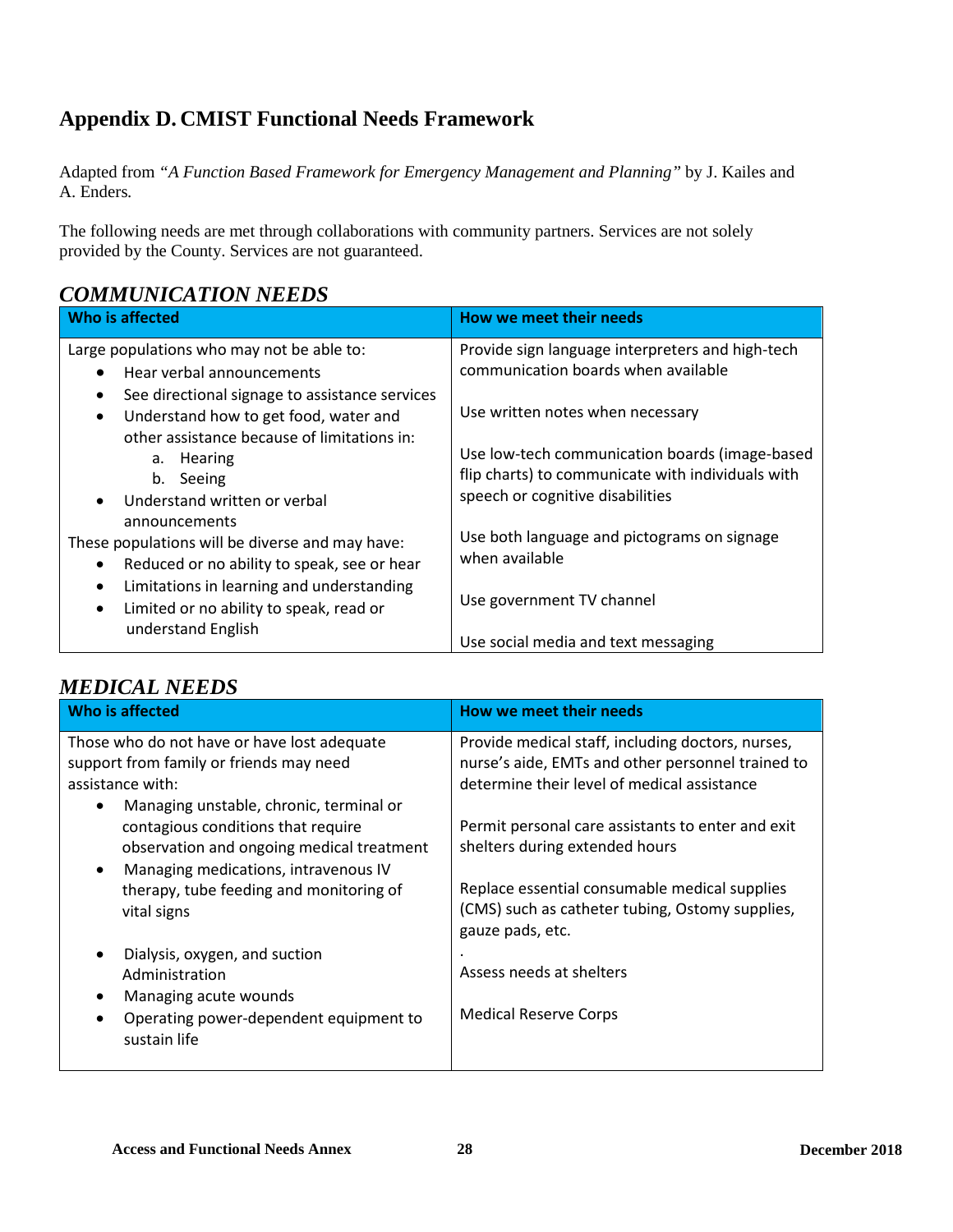# *INDEPENDENCE MAINTENANCE*

| Who is affected                                                                                                                                                                                                  | How we meet their needs                                                                                                           |
|------------------------------------------------------------------------------------------------------------------------------------------------------------------------------------------------------------------|-----------------------------------------------------------------------------------------------------------------------------------|
| At-risk individuals who, when identified early and<br>needs are addressed, avoid costly deterioration of<br>health and mobility. Addressing needs can prevent<br>health problems and avoid institutionalization. | Replace essential medications, lost or damaged<br>durable medical equipment (DME) such as<br>wheelchairs, scooters, walkers, etc. |
|                                                                                                                                                                                                                  | Replace essential consumable medical supplies<br>(CMS) such as catheter tubing, Ostomy supplies,<br>gauze pads, etc.              |
|                                                                                                                                                                                                                  | Aid with orientation to shelter<br>facilities for those with visual or cognitive<br>limitations                                   |

## *SUPERVISION NEEDS*

| <b>Who is affected</b>                                                                                                                                                                                                                                                                                                                                      | How we meet their needs                                                                                                                                                                                                                                                                                                                                                                                                                                               |
|-------------------------------------------------------------------------------------------------------------------------------------------------------------------------------------------------------------------------------------------------------------------------------------------------------------------------------------------------------------|-----------------------------------------------------------------------------------------------------------------------------------------------------------------------------------------------------------------------------------------------------------------------------------------------------------------------------------------------------------------------------------------------------------------------------------------------------------------------|
| People who:<br>Do not have or have lost adequate support<br>from family or friends<br>Have conditions such as dementia,<br>$\bullet$<br>Alzheimer's, psychiatric conditions such<br>schizophrenia, intense anxiety, etc.<br>Decompensate because of transfer trauma<br>and stressors that exceed their ability to<br>cope and function in a new environment | Provide specially trained NGO and CBO volunteers,<br>State FAST members, public security officers and<br>law enforcement, private security, and emergency<br>shelter personnel<br>Permit personal care assistants to enter and exit<br>shelters during extended hours<br>Caregiver registries<br>Disaster Service Workers<br><b>Medical Reserve Corps</b><br><b>Children and Family Services</b><br><b>Adult Protective Services</b><br><b>Mental Health Services</b> |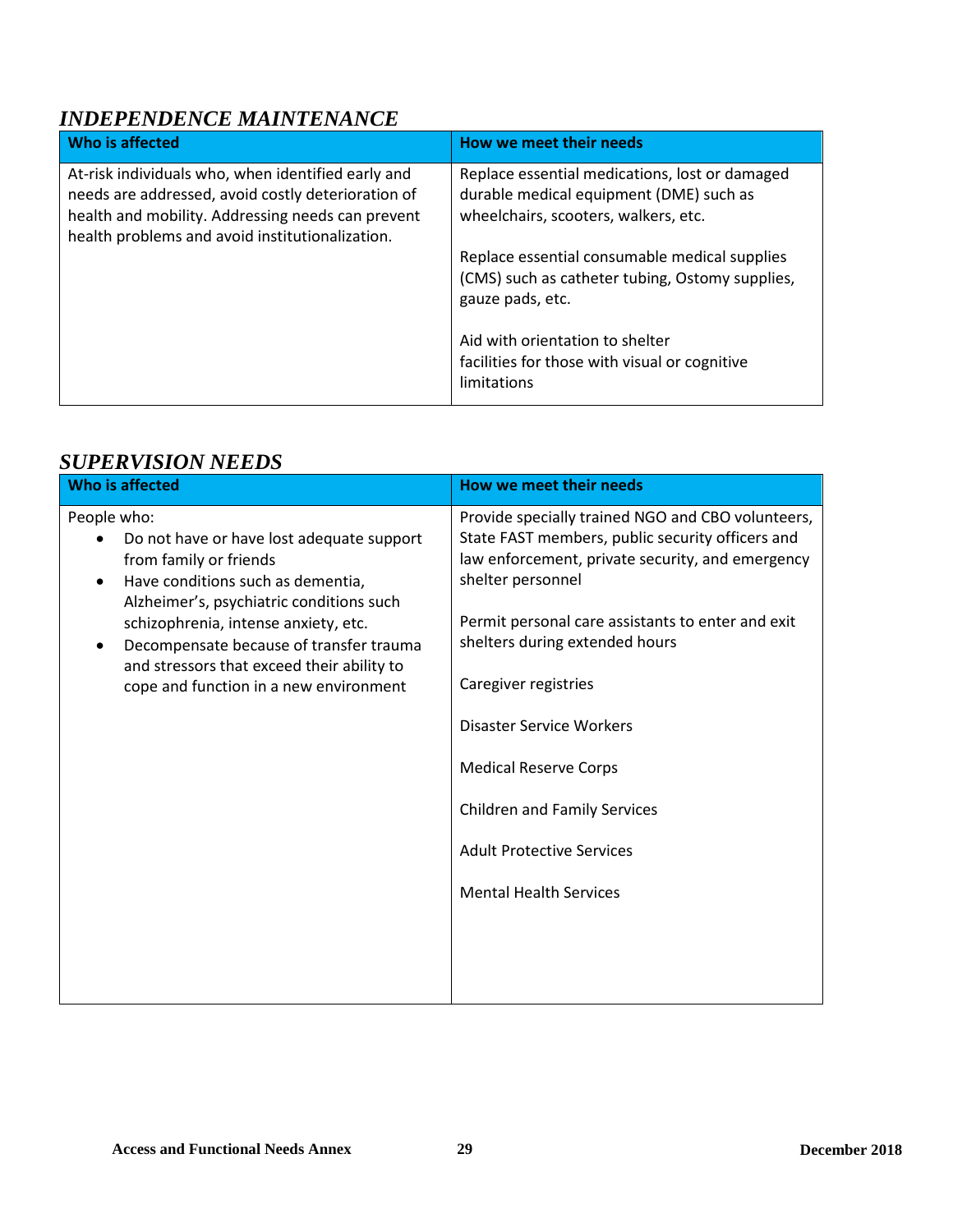# *TRANSPORTATION NEEDS*

| Who is affected                                                                                               | How we meet their needs                                                                                                                                                                                                                                                                                                                                                                                                                                                                                                                                                         |
|---------------------------------------------------------------------------------------------------------------|---------------------------------------------------------------------------------------------------------------------------------------------------------------------------------------------------------------------------------------------------------------------------------------------------------------------------------------------------------------------------------------------------------------------------------------------------------------------------------------------------------------------------------------------------------------------------------|
| People who:<br>Cannot drive due to disability<br>Require accessible transportation (i.e.<br>wheelchair users) | Identify target populations<br>OES disaster registry<br>In-home supportive services<br>Develop a transportation resource list<br>Provide several types of evacuation and<br>transportation assistance:<br>Public transportation (transit buses, light<br>rail, school buses)<br>Paratransit service by county, city or by<br>$\bullet$<br>voluntary consortium of private<br>paratransit providers<br>Private transportation (cars or vans driven<br>$\bullet$<br>by volunteers, or CBO or NGO personnel)<br>Emergency transportation (law<br>enforcement or medical ambulance) |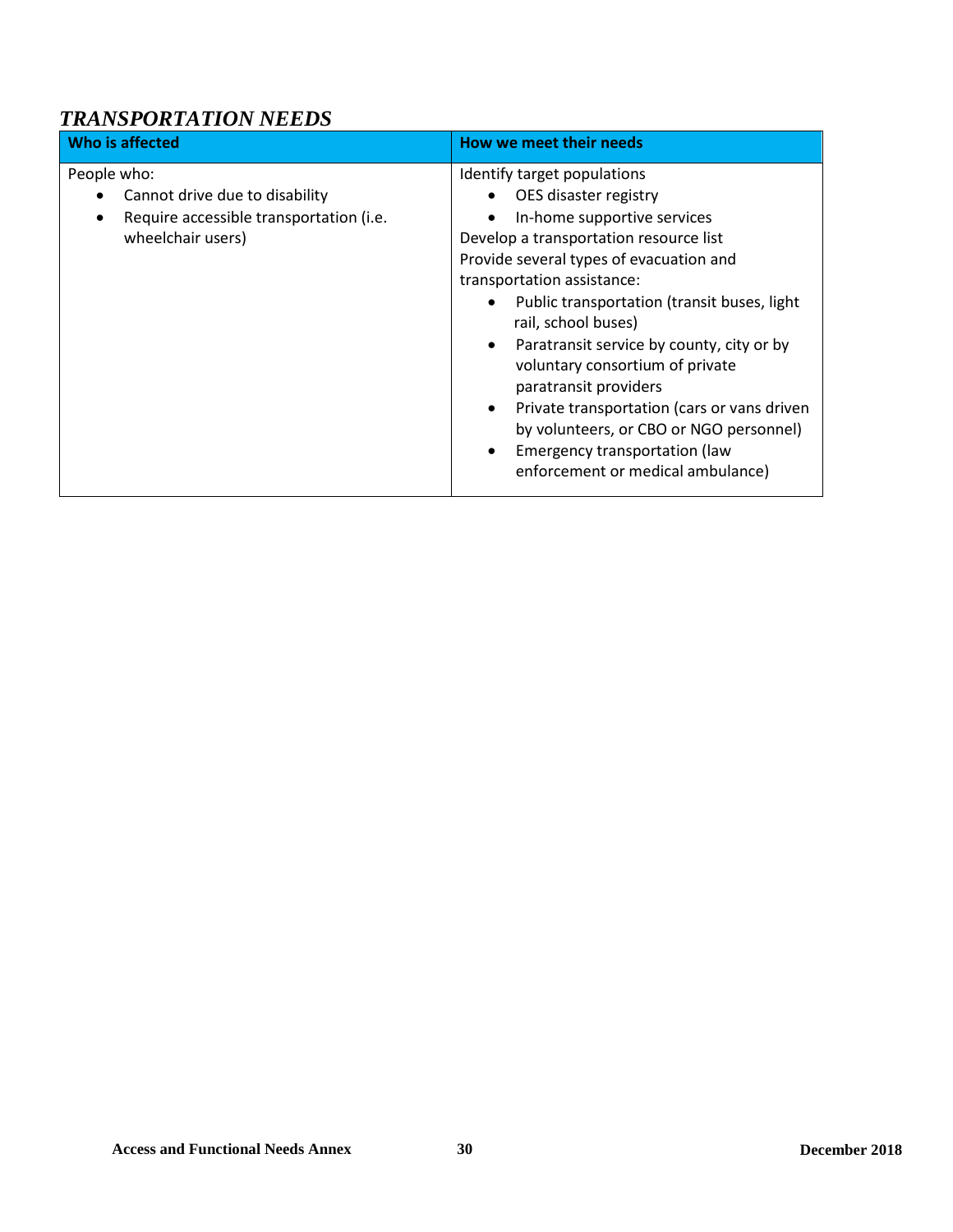# **Appendix E**. **Functional Needs Coordinator (FNC) Checklist**

Adapted from the City of Oakland's *Mass Care and Shelter Plan Functional Needs Annex, Public Version 1.5*, June 15, 2010.

#### **Reports To:** EOC**/**DOC Director

#### **Responsibilities:**

- Evaluate operations in the context of special needs populations in the Operational Area and coordinate with all sections of the EOC/DOC to facilitate consideration of functional needs in all aspects of the response and recovery planning
- Assess the impact and suitability of Action Plans and proposed activities upon persons with functional needs
- Ensure that people with functional needs receive adequate attention in planning and communication functions
- Ensure that language and disability program access and physical accessibility issues are addressed at all levels of emergency response

#### **Activation Phase:**

- Complete check-in procedure for EOC/DOC
- Consult with security
- Consult with Logistics

Consult with Liaison Officer; receive situation and expectations briefing on:

- a) Current situation
- b) Known information about impacts on people with functional needs
- c) Immediate tasks for the FNC
- d) Mission tasking transmission to the FNC
- e) Initial information required by the EOC/DOC from the FNC
- f) Work space for FNC
- Consult with Planning/Intelligence regarding known information or plans that impact persons with functional needs
- Consult with Operations regarding known information or plans that impact persons with functional needs
- Analyze the situation and determine the level of required staff
- Unpack any kit materials you may have brought with you and set-up assigned work station
- Co-ordinate link-up with EOC/DOC Liaison Officer
- Obtain EOC/DOC organization chart, floor plan and telephone listing
- Review the locations and general duties of all sections, branches and units that have been activated
- Open and maintain an activity log
- Co-ordinate with EOC/DOC Operations and Logistics to facilitate the processing of mission tasking that impacts people with functional needs; advise as necessary
- Provide input to the EOC/DOC Situation Report to include any information known about impacts on people with functional needs through the Planning/Intelligence Section
- Participate in Action Planning Meetings to advise on known and potential needs impacting people with functional needs
- Aid planning to advise on known and potential needs impacting people with functional needs, as needed
- Provide a summary report of activities, capabilities and significant issues impacting people with functional needs at the end of each shift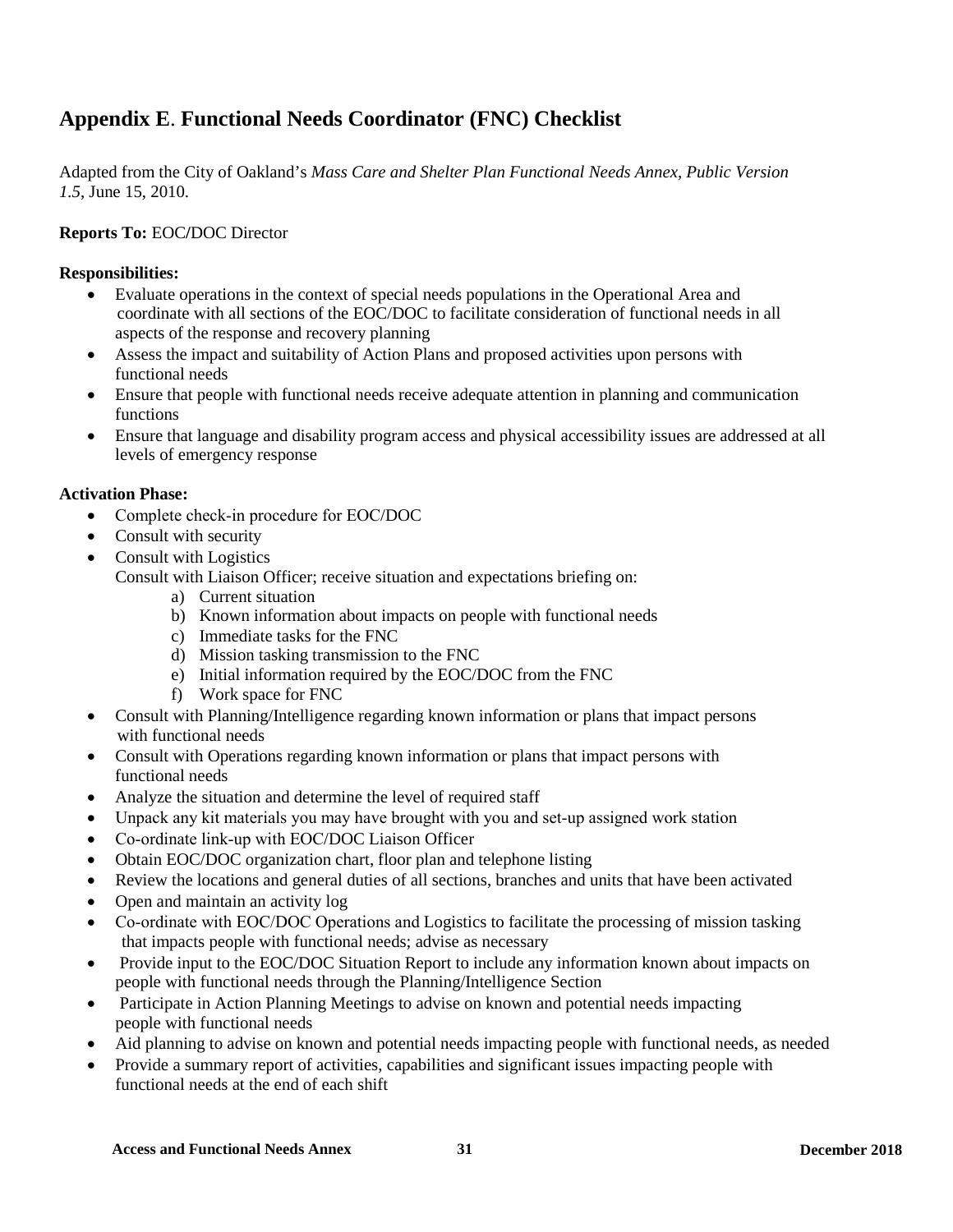#### **Operational Phase:**

- Co-ordinate with the appropriate EOC/DOC Sections, branches, and units to advise them of your presence and assigned work location
- Co-ordinate with the Care and Shelter Branch to identify potential mass care and shelter sites
- Ensure shelter management teams are organized; appoint a Shelter Functional Needs
- Coordinator (S-FNC) at each site, as necessary, in conjunction with shelter management
- Ensure that facilities are ready for occupancy
- Provide and maintain shelter and feeding areas that are free from contamination and meet all health, safety and ADA standards
- Co-ordinate with the Transportation Unit of the Logistics Section regarding transit needs of shelter residents with functional needs
- Upon relocation to work directly with a functional branch, advise the Liaison Officer of your location
- Facilitate requests for support or information on known and potential needs impacting people
- with functional needs; advise appropriate agencies and CBOs
- Maintain periodic updates on the general status of resources and activities associated with assisting people with functional needs
- Advise on known and potential needs impacting people with functional needs, as appropriate,
- to the Planning/Intelligence Section
- Represent access and functional needs issues related to people with functional needs at planning meetings, as appropriate
- Provide update briefings about known activities impacting people with functional needs and priorities at planning meetings
- Maintain logs and files associated with the FNC responsibilities

#### **Demobilization Phase:**

- When demobilization is approved, contact agencies and/or persons who have assisted to advise them of:
	- a) When demobilization will occur
	- b) Whom they should contact, including a telephone number, for the completion of on‐going actions or new requirements
- Ensure completion of the following activities:
	- a) Conclude final reports
	- b) Close‐out activity log
	- c) Transfer on‐going missions and/or actions to appropriate full‐time staff or appropriate Disaster 1. Field Office (DFO) staff member
	- d) Ensure copies of all documentation generated during the operation are submitted to the 2. Planning/Intelligence Section
	- e) Participate in all After‐Action Reviews and be prepared to discuss:
		- 1. General overview of the operation
		- 2. General overview of the EOC/DOC operation
		- 3. Procedures and concepts that worked well
		- 4. Procedures and concepts that need to be improved
		- 5. Provide your telephone number where you can be reached to the EOC/DOC Liaison